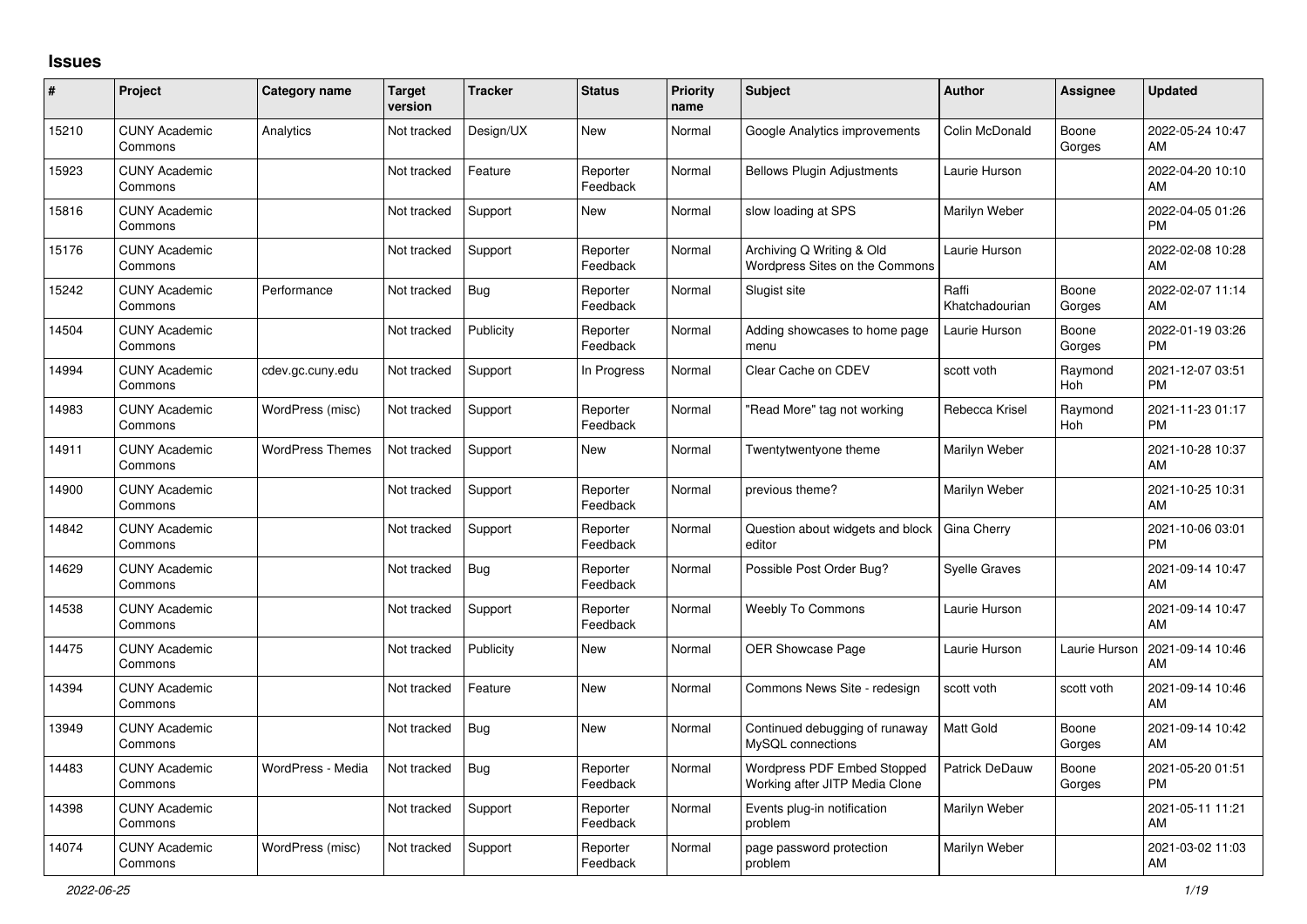| $\pmb{\sharp}$ | <b>Project</b>                  | <b>Category name</b>      | <b>Target</b><br>version | Tracker       | <b>Status</b>        | <b>Priority</b><br>name | <b>Subject</b>                                                                                | <b>Author</b>       | <b>Assignee</b>       | <b>Updated</b>                |
|----------------|---------------------------------|---------------------------|--------------------------|---------------|----------------------|-------------------------|-----------------------------------------------------------------------------------------------|---------------------|-----------------------|-------------------------------|
| 13912          | <b>CUNY Academic</b><br>Commons |                           | Not tracked              | Feature       | Hold                 | Low                     | posting "missed schedule"                                                                     | Marilyn Weber       |                       | 2021-02-23 10:46<br>AM        |
| 13975          | <b>CUNY Academic</b><br>Commons | Social Paper              | Not tracked              | Support       | Reporter<br>Feedback | Normal                  | can't approve comments on<br>Social Paper paper                                               | Marilyn Weber       |                       | 2021-02-12 09:33<br>AM        |
| 13430          | <b>CUNY Academic</b><br>Commons | Reply By Email            | Not tracked              | Bug           | New                  | Normal                  | Delay in RBE                                                                                  | Luke Waltzer        | Raymond<br><b>Hoh</b> | 2020-10-13 11:16<br>AM        |
| 13328          | <b>CUNY Academic</b><br>Commons | Group Forums              | Not tracked              | <b>Bug</b>    | Reporter<br>Feedback | Normal                  | cross-posting in two related<br>groups                                                        | Marilyn Weber       | Raymond<br><b>Hoh</b> | 2020-09-15 10:39<br><b>PM</b> |
| 13286          | <b>CUNY Academic</b><br>Commons |                           | Not tracked              | Support       | New                  | Normal                  | problem connecting with<br>WordPress app                                                      | Marilyn Weber       | Raymond<br>Hoh        | 2020-09-08 11:16<br>AM        |
| 13255          | <b>CUNY Academic</b><br>Commons |                           | Not tracked              | Support       | Reporter<br>Feedback | Normal                  | Accessibility problems                                                                        | Marilyn Weber       |                       | 2020-09-01 05:48<br><b>PM</b> |
| 12436          | <b>CUNY Academic</b><br>Commons |                           | Not tracked              | <b>Bug</b>    | Assigned             | Normal                  | Nightly system downtime                                                                       | <b>Boone Gorges</b> |                       | 2020-08-01 09:30<br>AM        |
| 13034          | <b>CUNY Academic</b><br>Commons |                           | Not tracked              | Support       | Reporter<br>Feedback | Normal                  | a site is asking people to join the<br>Commons to get a download                              | Marilyn Weber       |                       | 2020-07-12 07:23<br>AM        |
| 12911          | <b>CUNY Academic</b><br>Commons |                           | Not tracked              | Feature       | <b>New</b>           | Normal                  | Block access to xmlrpc.php based<br>on User-Agent                                             | <b>Boone Gorges</b> | Boone<br>Gorges       | 2020-06-09 05:12<br><b>PM</b> |
| 12741          | <b>CUNY Academic</b><br>Commons | <b>WordPress Plugins</b>  | Not tracked              | Support       | Reporter<br>Feedback | Normal                  | Tableau Public Viz Block                                                                      | Marilyn Weber       | Raymond<br>Hoh        | 2020-05-12 11:00<br>AM        |
| 12484          | <b>CUNY Academic</b><br>Commons |                           | Not tracked              | Support       | Reporter<br>Feedback | Normal                  | Sign up Code for COIL Course<br>starting in March                                             | Laurie Hurson       | Matt Gold             | 2020-03-02 02:26<br><b>PM</b> |
| 12438          | <b>CUNY Academic</b><br>Commons | Courses                   | Not tracked              | <b>Bug</b>    | <b>New</b>           | Normal                  | Site appearing twice                                                                          | Laurie Hurson       | Boone<br>Gorges       | 2020-02-18 01:34<br><b>PM</b> |
| 12392          | <b>CUNY Academic</b><br>Commons | Help/Codex                | Not tracked              | Documentation | <b>New</b>           | Normal                  | <b>Updates to Common Commons</b><br>Questions on Help Page                                    | scott voth          | Margaret<br>Galvan    | 2020-02-11 10:53<br>AM        |
| 12382          | <b>CUNY Academic</b><br>Commons | Membership                | Not tracked              | Support       | <b>New</b>           | Normal                  | Email request change                                                                          | Marilyn Weber       | Marilyn<br>Weber      | 2020-02-06 12:56<br><b>PM</b> |
| 12360          | <b>CUNY Academic</b><br>Commons | <b>WordPress Themes</b>   | Not tracked              | Bug           | Reporter<br>Feedback | Normal                  | site just says "DANTE We are<br>currently in maintenance mode,<br>please check back shortly." | Marilyn Weber       |                       | 2020-02-04 12:13<br><b>PM</b> |
| 12352          | <b>CUNY Academic</b><br>Commons |                           | Not tracked              | Support       | <b>New</b>           | Normal                  | "posts list" page builder block<br>option                                                     | Marilyn Weber       |                       | 2020-02-03 01:29<br><b>PM</b> |
| 12350          | <b>CUNY Academic</b><br>Commons | <b>Blogs (BuddyPress)</b> | Not tracked              | Support       | Reporter<br>Feedback | Normal                  | URL creation problem                                                                          | Marilyn Weber       |                       | 2020-02-03 11:27<br>AM        |
| 12328          | <b>CUNY Academic</b><br>Commons |                           | Not tracked              | Support       | New                  | Normal                  | Sign up Code for Non-CUNY<br>Faculty                                                          | Laurie Hurson       |                       | 2020-01-28 10:25<br>AM        |
| 12247          | <b>CUNY Academic</b><br>Commons | Publicity                 | Not tracked              | Support       | <b>New</b>           | Normal                  | <b>Screenshot of First Commons</b><br>Homepage                                                | scott voth          | scott voth            | 2020-01-14 12:08<br><b>PM</b> |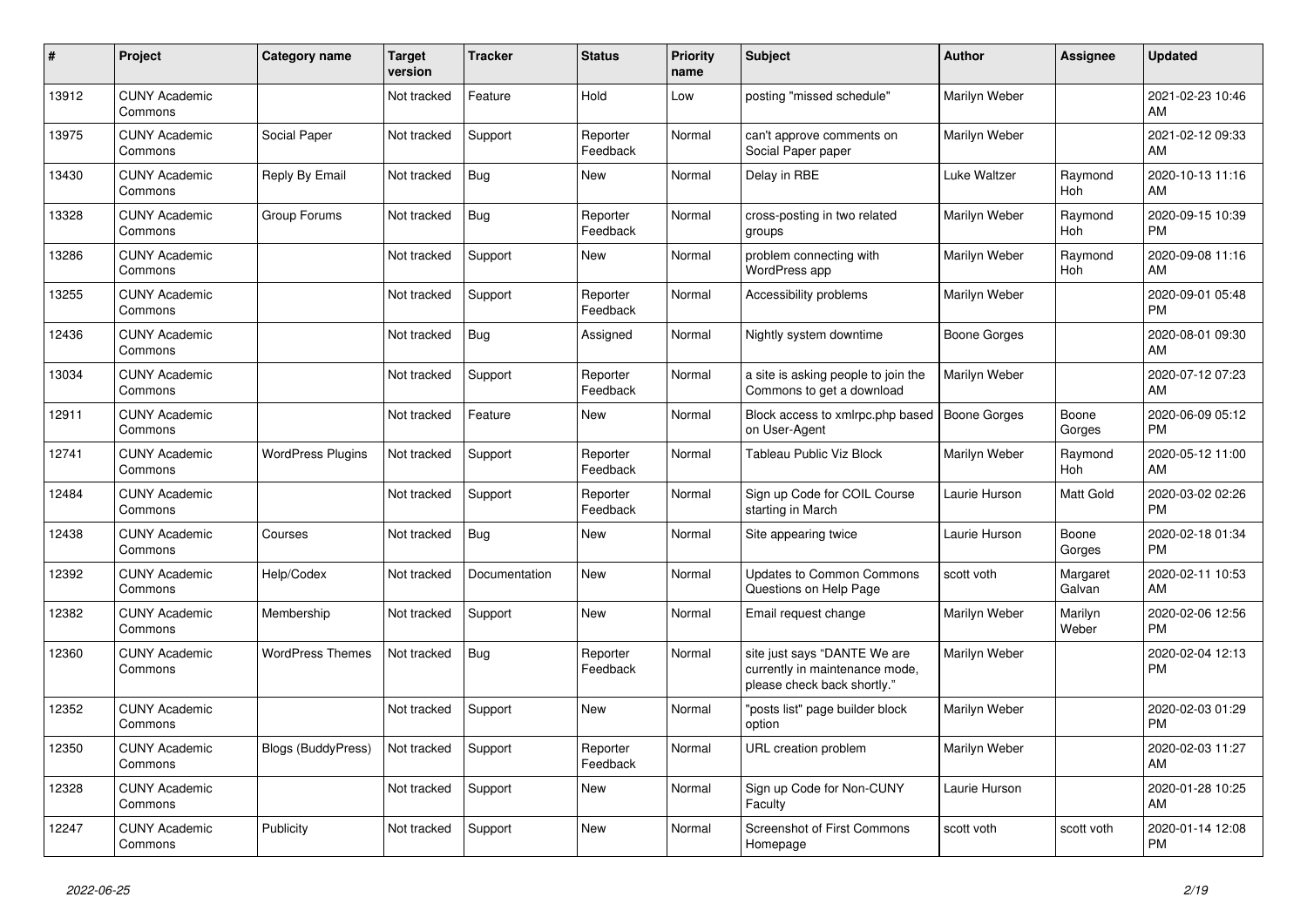| #     | Project                         | <b>Category name</b>     | <b>Target</b><br>version | <b>Tracker</b> | <b>Status</b>        | <b>Priority</b><br>name | <b>Subject</b>                                                                       | <b>Author</b>    | <b>Assignee</b>       | <b>Updated</b>                |
|-------|---------------------------------|--------------------------|--------------------------|----------------|----------------------|-------------------------|--------------------------------------------------------------------------------------|------------------|-----------------------|-------------------------------|
| 12198 | <b>CUNY Academic</b><br>Commons |                          | Not tracked              | <b>Bug</b>     | Reporter<br>Feedback | Normal                  | Duplicate listing in My Sites                                                        | Tom Harbison     |                       | 2019-12-09 05:50<br><b>PM</b> |
| 12004 | <b>CUNY Academic</b><br>Commons |                          | Not tracked              | Support        | Reporter<br>Feedback | Normal                  | Notifications for spam blog<br>comments                                              | Gina Cherry      | Raymond<br><b>Hoh</b> | 2019-11-01 12:05<br><b>PM</b> |
| 11519 | <b>CUNY Academic</b><br>Commons |                          | Not tracked              | Support        | Assigned             | Normal                  | comment option not appearing                                                         | Marilyn Weber    |                       | 2019-09-24 10:28<br>AM        |
| 11517 | <b>CUNY Academic</b><br>Commons |                          | Not tracked              | Feature        | Assigned             | Normal                  | wp-accessibility plugin should not<br>strip 'target="_blank" by default              | Boone Gorges     | Laurie Hurson         | 2019-09-24 09:57<br>AM        |
| 11883 | <b>CUNY Academic</b><br>Commons | Help/Codex               | Not tracked              | Support        | New                  | Normal                  | Need Embedding Help Page<br>Update (Tableau)                                         | Anthony Wheeler  | scott voth            | 2019-09-24 08:49<br>AM        |
| 11848 | <b>CUNY Academic</b><br>Commons |                          | Not tracked              | Support        | Hold                 | Normal                  | a Dean of Faculty wants to share<br>a large file                                     | Marilyn Weber    |                       | 2019-09-24 08:44<br>AM        |
| 8666  | <b>CUNY Academic</b><br>Commons | Teaching                 | Not tracked              | Documentation  | Assigned             | Normal                  | Create Teaching on the<br>Commons Resource Page                                      | <b>Matt Gold</b> | Laurie Hurson         | 2019-09-23 03:16<br><b>PM</b> |
| 11545 | <b>CUNY Academic</b><br>Commons | <b>WordPress Plugins</b> | Not tracked              | Support        | <b>New</b>           | Normal                  | Twitter searches in WordPress                                                        | Gina Cherry      | Matt Gold             | 2019-09-23 01:03<br><b>PM</b> |
| 11879 | <b>CUNY Academic</b><br>Commons |                          | Not tracked              | <b>Bug</b>     | New                  | Normal                  | Hypothesis comments appearing<br>on multiple, different pdfs across<br>blogs         | Laurie Hurson    | Laurie Hurson         | 2019-09-19 02:39<br>PM        |
| 10273 | <b>CUNY Academic</b><br>Commons | Registration             | Not tracked              | Support        | Reporter<br>Feedback | Normal                  | users combining CF and campus<br>address                                             | Marilyn Weber    |                       | 2019-09-18 10:58<br>AM        |
| 10678 | <b>CUNY Academic</b><br>Commons |                          | Not tracked              | <b>Bug</b>     | Reporter<br>Feedback | High                    | Newsletter Plugin Not Sending<br><b>Out Newsletters</b>                              | Mark Webb        | Boone<br>Gorges       | 2019-09-16 09:38<br><b>PM</b> |
| 11787 | <b>CUNY Academic</b><br>Commons |                          | Not tracked              | Support        | Reporter<br>Feedback | Normal                  | automated comments notifications<br>on ZenDesk                                       | Marilyn Weber    |                       | 2019-08-26 06:18<br><b>PM</b> |
| 11771 | <b>CUNY Academic</b><br>Commons |                          | Not tracked              | Support        | Reporter<br>Feedback | Normal                  | post displays in sections                                                            | Marilyn Weber    |                       | 2019-08-20 10:34<br>AM        |
| 11493 | <b>CUNY Academic</b><br>Commons | Domain Mapping           | Not tracked              | Support        | Reporter<br>Feedback | Normal                  | Domain Mapping Request - Talia<br>Schaffer                                           | scott voth       | <b>Matt Gold</b>      | 2019-08-06 08:39<br>AM        |
| 11624 | <b>CUNY Academic</b><br>Commons | WordPress (misc)         | Not tracked              | Support        | New                  | Normal                  | Change pages into posts or swap<br>database for a Commons site?                      | Stephen Klein    | Raymond<br>Hoh        | 2019-07-09 11:04<br>AM        |
| 11556 | <b>CUNY Academic</b><br>Commons | Courses                  | Not tracked              | <b>Bug</b>     | Reporter<br>Feedback | Normal                  | Instructor name given in course<br>listing                                           | Tom Harbison     |                       | 2019-06-25 04:12<br><b>PM</b> |
| 11509 | <b>CUNY Academic</b><br>Commons |                          | Not tracked              | Support        | Reporter<br>Feedback | Normal                  | deleted Page causing a Menu<br>problem?                                              | Marilyn Weber    |                       | 2019-06-04 09:54<br>AM        |
| 11415 | <b>CUNY Academic</b><br>Commons | <b>WordPress Plugins</b> | Not tracked              | <b>Bug</b>     | Reporter<br>Feedback | Normal                  | <b>Blog Subscriptions in Jetpack</b>                                                 | Laurie Hurson    |                       | 2019-05-14 10:34<br>AM        |
| 11393 | <b>CUNY Academic</b><br>Commons |                          | Not tracked              | Publicity      | New                  | Normal                  | After 1.15 release, ceate a hero<br>slide and post about adding a site<br>to a group | scott voth       | Patrick<br>Sweeney    | 2019-05-14 10:32<br>AM        |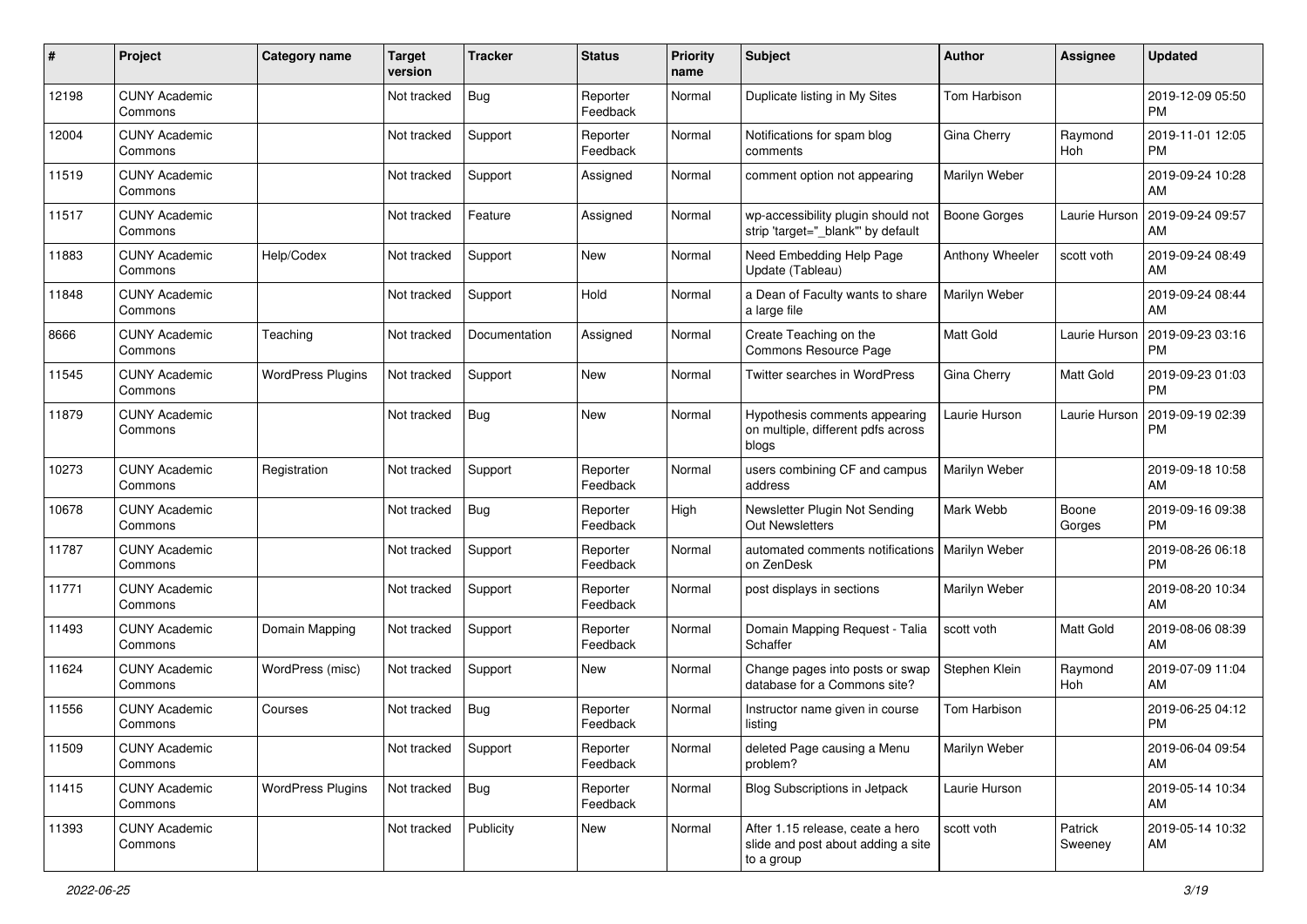| #     | Project                         | <b>Category name</b>       | <b>Target</b><br>version | <b>Tracker</b> | <b>Status</b>        | <b>Priority</b><br>name | <b>Subject</b>                                                                                                                               | <b>Author</b>           | Assignee              | <b>Updated</b>                |
|-------|---------------------------------|----------------------------|--------------------------|----------------|----------------------|-------------------------|----------------------------------------------------------------------------------------------------------------------------------------------|-------------------------|-----------------------|-------------------------------|
| 11386 | <b>CUNY Academic</b><br>Commons | WordPress - Media          | Not tracked              | Support        | Reporter<br>Feedback | Normal                  | disappearing images                                                                                                                          | scott voth              | Boone<br>Gorges       | 2019-05-14 10:32<br>AM        |
| 11449 | <b>CUNY Academic</b><br>Commons | WordPress - Media          | Not tracked              | Support        | Reporter<br>Feedback | Normal                  | Cloning Media Library for JITP<br>from Staging to Production Site                                                                            | <b>Patrick DeDauw</b>   | Boone<br>Gorges       | 2019-05-13 12:00<br><b>PM</b> |
| 11149 | <b>CUNY Academic</b><br>Commons |                            | Not tracked              | Support        | Reporter<br>Feedback | Normal                  | comments getting blocked                                                                                                                     | Marilyn Weber           | Raymond<br>Hoh        | 2019-03-26 11:40<br>AM        |
| 11120 | <b>CUNY Academic</b><br>Commons | <b>WordPress Plugins</b>   | Not tracked              | Bug            | Reporter<br>Feedback | Normal                  | Events Manager Events Not<br>Showing Up                                                                                                      | Mark Webb               |                       | 2019-02-27 04:10<br><b>PM</b> |
| 11077 | <b>CUNY Academic</b><br>Commons | Events                     | Not tracked              | Feature        | Reporter<br>Feedback | Normal                  | Show event category description<br>in event list view                                                                                        | Raffi<br>Khatchadourian |                       | 2019-02-12 10:38<br><b>PM</b> |
| 10982 | <b>CUNY Academic</b><br>Commons | Domain Mapping             | Not tracked              | Support        | Reporter<br>Feedback | Normal                  | <b>CNAME</b> question                                                                                                                        | scott voth              |                       | 2019-01-22 04:29<br><b>PM</b> |
| 10839 | <b>CUNY Academic</b><br>Commons | About page                 | Not tracked              | Support        | <b>New</b>           | Normal                  | <b>Mission Statement Needs</b><br>Revision                                                                                                   | scott voth              | Matt Gold             | 2018-12-26 10:58<br>AM        |
| 10794 | <b>CUNY Academic</b><br>Commons | Performance                | Not tracked              | Bug            | <b>New</b>           | Normal                  | Memcached connection<br>occasionally breaks                                                                                                  | Boone Gorges            | Boone<br>Gorges       | 2018-12-06 03:30<br><b>PM</b> |
| 10769 | <b>CUNY Academic</b><br>Commons | <b>WordPress Themes</b>    | Not tracked              | Bug            | Reporter<br>Feedback | Normal                  | 2011 Theme Sidebar                                                                                                                           | Mark Webb               |                       | 2018-12-04 04:09<br><b>PM</b> |
| 10657 | <b>CUNY Academic</b><br>Commons |                            | Not tracked              | Support        | Reporter<br>Feedback | Normal                  | child theme problems                                                                                                                         | Marilyn Weber           |                       | 2018-11-08 01:19<br><b>PM</b> |
| 10262 | <b>CUNY Academic</b><br>Commons |                            | Not tracked              | Bug            | Reporter<br>Feedback | Normal                  | Newsletter Plugin: Broken Image<br>at Bottom of All Newsletters                                                                              | Mark Webb               | Raymond<br>Hoh        | 2018-08-30 05:17<br><b>PM</b> |
| 9979  | <b>CUNY Academic</b><br>Commons | <b>Email Notifications</b> | Not tracked              | <b>Bug</b>     | Reporter<br>Feedback | Normal                  | Reports of slow email activation<br>emails                                                                                                   | <b>Matt Gold</b>        | Boone<br>Gorges       | 2018-08-29 09:40<br><b>PM</b> |
| 10040 | <b>CUNY Academic</b><br>Commons | WordPress (misc)           | Not tracked              | Bug            | Reporter<br>Feedback | Normal                  | User doesn't see full list of themes                                                                                                         | <b>Matt Gold</b>        | Boone<br>Gorges       | 2018-07-25 10:12<br>AM        |
| 9941  | <b>CUNY Academic</b><br>Commons | Wiki                       | Not tracked              | Support        | Assigned             | Normal                  | Wiki functionality                                                                                                                           | <b>Matt Gold</b>        | Boone<br>Gorges       | 2018-06-26 10:57<br>AM        |
| 9515  | <b>CUNY Academic</b><br>Commons | <b>WordPress Plugins</b>   | Not tracked              | <b>Bug</b>     | Reporter<br>Feedback | Normal                  | Text to Speech plugin - "More<br>Slowly" checkbox not working                                                                                | scott voth              | Boone<br>Gorges       | 2018-06-13 02:26<br><b>PM</b> |
| 9908  | <b>CUNY Academic</b><br>Commons |                            | Not tracked              | Feature        | <b>New</b>           | Normal                  | Is it possible to send email<br>updates to users (or an email<br>address not on the list) for only a<br>single page AFTER being<br>prompted? | <b>Michael Shields</b>  | scott voth            | 2018-06-11 01:34<br><b>PM</b> |
| 9729  | <b>CUNY Academic</b><br>Commons | <b>SEO</b>                 | Not tracked              | Support        | <b>New</b>           | Normal                  | 503 Errors showing on<br>newlaborforum.cuny.edu                                                                                              | Diane Krauthamer        | Raymond<br><b>Hoh</b> | 2018-05-22 04:48<br><b>PM</b> |
| 8607  | <b>CUNY Academic</b><br>Commons |                            | Not tracked              | Support        | <b>New</b>           | Normal                  | Paypal?                                                                                                                                      | Marilyn Weber           | Matt Gold             | 2018-05-15 01:37<br>PM        |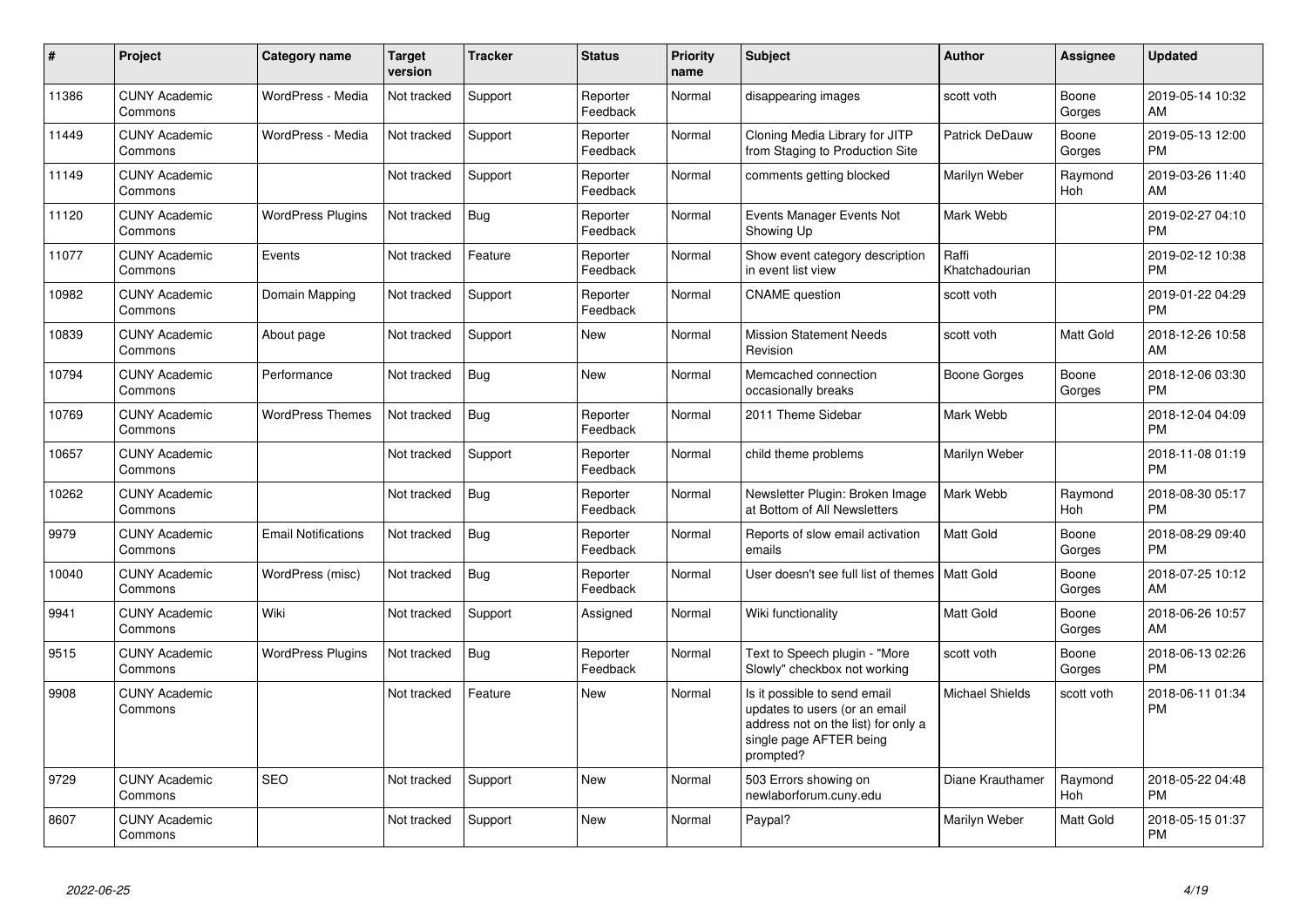| $\pmb{\#}$ | Project                         | Category name    | <b>Target</b><br>version | <b>Tracker</b> | <b>Status</b>        | <b>Priority</b><br>name | <b>Subject</b>                                                                        | <b>Author</b>           | <b>Assignee</b>       | <b>Updated</b>                |
|------------|---------------------------------|------------------|--------------------------|----------------|----------------------|-------------------------|---------------------------------------------------------------------------------------|-------------------------|-----------------------|-------------------------------|
| 9643       | <b>CUNY Academic</b><br>Commons | Publicity        | Not tracked              | Feature        | <b>New</b>           | Normal                  | Create a page on the Commons<br>for logos etc.                                        | Stephen Real            | Stephen Real          | 2018-04-24 10:53<br>AM        |
| 9420       | <b>CUNY Academic</b><br>Commons | cuny.is          | Not tracked              | Feature        | <b>New</b>           | Normal                  | Request for http://cuny.is/streams                                                    | Raffi<br>Khatchadourian | Marilyn<br>Weber      | 2018-04-02 10:08<br>AM        |
| 9346       | <b>CUNY Academic</b><br>Commons | WordPress (misc) | Not tracked              | Bug            | <b>New</b>           | Normal                  | Clone cetls.bmcc.cuny.edu for<br>development                                          | Owen Roberts            | Raymond<br><b>Hoh</b> | 2018-03-06 05:35<br><b>PM</b> |
| 8991       | <b>CUNY Academic</b><br>Commons | Reply By Email   | Not tracked              | Bug            | Hold                 | Normal                  | RBE duplicate email message<br>issue                                                  | Matt Gold               | Raymond<br>Hoh        | 2018-02-18 08:53<br><b>PM</b> |
| 9060       | <b>CUNY Academic</b><br>Commons | Commons In A Box | Not tracked              | <b>Bug</b>     | Hold                 | Normal                  | Problems with CBox image library<br>upload                                            | Lisa Rhody              | Raymond<br>Hoh        | 2018-01-10 03:26<br><b>PM</b> |
| 9015       | <b>CUNY Academic</b><br>Commons | Groups (misc)    | Not tracked              | Outreach       | Assigned             | Normal                  | Email group admins the email<br>addresses of their groups                             | Matt Gold               | Matt Gold             | 2018-01-02 09:54<br>AM        |
| 8976       | <b>CUNY Academic</b><br>Commons | Reply By Email   | Not tracked              | Feature        | Assigned             | Normal                  | Package RBE new topics<br>posting?                                                    | <b>Matt Gold</b>        | Raymond<br><b>Hoh</b> | 2017-12-04 02:34<br><b>PM</b> |
| 3615       | <b>CUNY Academic</b><br>Commons | Redmine          | Not tracked              | Feature        | <b>New</b>           | Low                     | Create Redmine issues via email                                                       | Dominic Giglio          | Boone<br>Gorges       | 2017-11-16 11:36<br>AM        |
| 8898       | <b>CUNY Academic</b><br>Commons | Social Paper     | Not tracked              | Feature        | Assigned             | Normal                  | Usage data on docs and social<br>paper                                                | <b>Matt Gold</b>        | Matt Gold             | 2017-11-16 11:32<br>AM        |
| 8837       | <b>CUNY Academic</b><br>Commons |                  | Not tracked              | Feature        | Assigned             | Normal                  | Create a form to request info from<br>people requesting premium<br>themes and plugins | <b>Matt Gold</b>        | Marilyn<br>Weber      | 2017-11-14 03:35<br><b>PM</b> |
| 8902       | <b>CUNY Academic</b><br>Commons | Design           | Not tracked              | Feature        | Assigned             | Normal                  | Report back on research on<br><b>BuddyPress themes</b>                                | <b>Matt Gold</b>        | Michael Smith         | 2017-11-10 12:31<br><b>PM</b> |
| 8440       | <b>CUNY Academic</b><br>Commons | Onboarding       | Not tracked              | Bug            | <b>New</b>           | Normal                  | Create Test Email Accounts for<br><b>Onboarding Project</b>                           | Stephen Real            | Stephen Real          | 2017-08-01 09:49<br><b>PM</b> |
| 7828       | <b>CUNY Academic</b><br>Commons |                  | Not tracked              | Feature        | Assigned             | Normal                  | Theme Assessment 2017                                                                 | Margaret Galvan         | Margaret<br>Galvan    | 2017-05-02 10:41<br><b>PM</b> |
| 7928       | <b>CUNY Academic</b><br>Commons | Group Forums     | Not tracked              | Bug            | New                  | Normal                  | Duplicate Forum post                                                                  | Luke Waltzer            | Raymond<br>Hoh        | 2017-04-11 09:27<br><b>PM</b> |
| 6995       | <b>CUNY Academic</b><br>Commons | Home Page        | Not tracked              | <b>Bug</b>     | Assigned             | Normal                  | member filter on homepage not<br>working                                              | <b>Matt Gold</b>        | Raymond<br>Hoh        | 2016-12-11 09:46<br><b>PM</b> |
| 6665       | <b>CUNY Academic</b><br>Commons |                  | Not tracked              | Publicity      | <b>New</b>           | Normal                  | Dead Link in 1.10 announcement<br>post                                                | Paige Dupont            | Stephen Real          | 2016-12-01 03:11<br><b>PM</b> |
| 6644       | <b>CUNY Academic</b><br>Commons |                  | Not tracked              | Bug            | Reporter<br>Feedback | High                    | White Screen at Login Pge                                                             | Luke Waltzer            | Raymond<br>Hoh        | 2016-11-21 10:34<br><b>PM</b> |
| 6671       | <b>CUNY Academic</b><br>Commons | Reply By Email   | Not tracked              | <b>Bug</b>     | Assigned             | Normal                  | "Post too often" RBE error<br>message                                                 | <b>Matt Gold</b>        | Raymond<br>Hoh        | 2016-11-11 09:55<br>AM        |
| 6298       | <b>CUNY Academic</b><br>Commons | User Experience  | Not tracked              | Design/UX      | Assigned             | Normal                  | Examine data from survey                                                              | <b>Matt Gold</b>        | Margaret<br>Galvan    | 2016-10-14 12:16<br><b>PM</b> |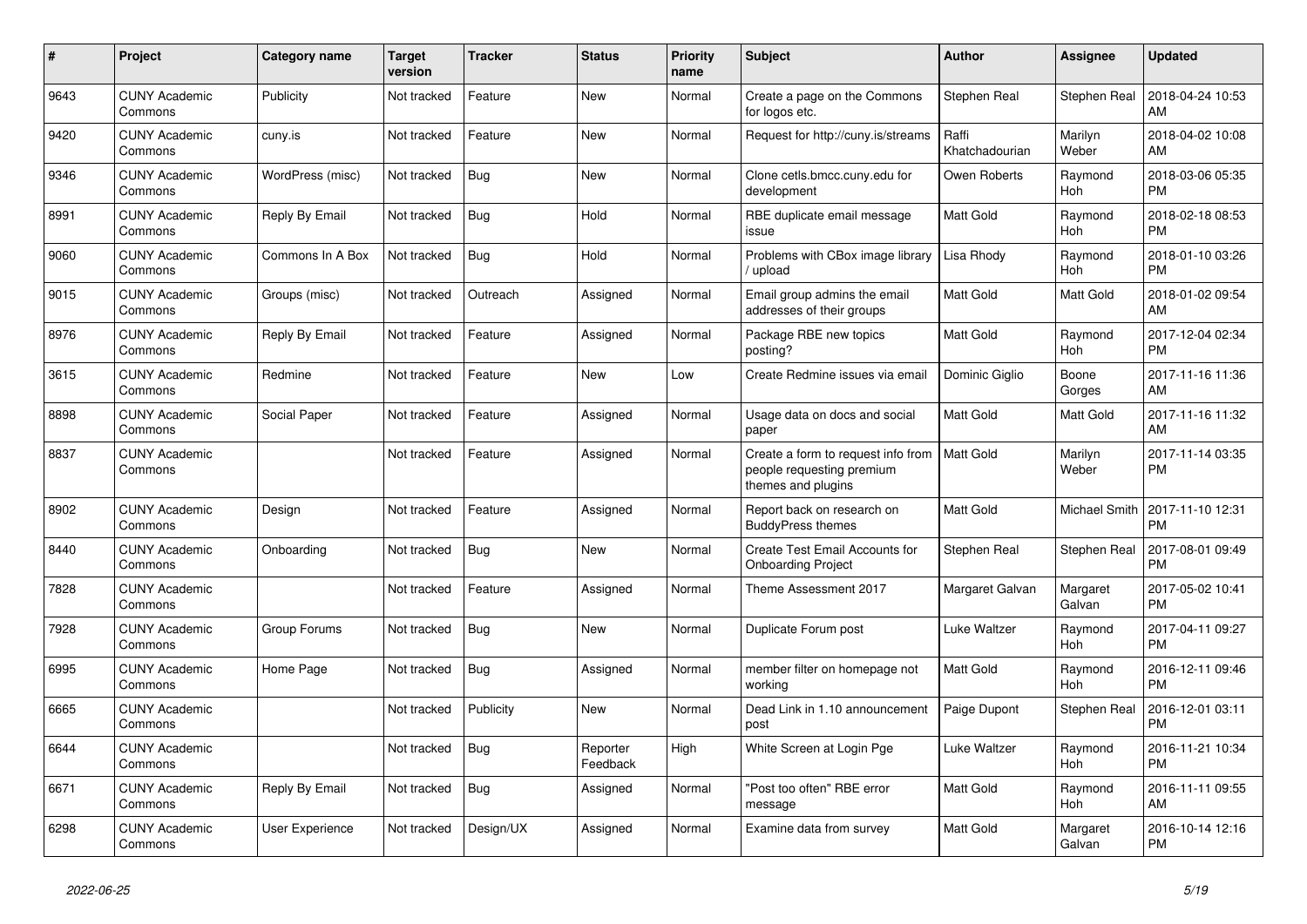| #    | Project                         | <b>Category name</b>           | <b>Target</b><br>version | <b>Tracker</b> | <b>Status</b>        | <b>Priority</b><br>name | Subject                                                                                   | Author                  | <b>Assignee</b>     | <b>Updated</b>                |
|------|---------------------------------|--------------------------------|--------------------------|----------------|----------------------|-------------------------|-------------------------------------------------------------------------------------------|-------------------------|---------------------|-------------------------------|
| 6115 | <b>CUNY Academic</b><br>Commons | Publicity                      | Not tracked              | Feature        | Assigned             | Normal                  | create digital signage for GC                                                             | <b>Matt Gold</b>        | scott voth          | 2016-10-11 10:09<br><b>PM</b> |
| 5679 | <b>CUNY Academic</b><br>Commons | Analytics                      | Not tracked              | Feature        | New                  | Normal                  | Logged In Users for GA                                                                    | <b>Valerie Townsend</b> | Valerie<br>Townsend | 2016-06-11 09:49<br>AM        |
| 3657 | CUNY Academic<br>Commons        | WordPress (misc)               | Not tracked              | Feature        | New                  | Normal                  | Create alert for GC email<br>addresses                                                    | Matt Gold               | Matt Gold           | 2016-04-14 11:29<br><b>PM</b> |
| 5298 | <b>CUNY Academic</b><br>Commons |                                | Not tracked              | Publicity      | New                  | Normal                  | Survey Pop-Up Text                                                                        | Samantha Raddatz        | Samantha<br>Raddatz | 2016-03-22 12:27<br><b>PM</b> |
| 5317 | <b>CUNY Academic</b><br>Commons | Group Blogs                    | Not tracked              | Bug            | Reporter<br>Feedback | Normal                  | Notifications of New Post Didn't<br>Come                                                  | Luke Waltzer            | Samantha<br>Raddatz | 2016-03-21 10:41<br><b>PM</b> |
| 2612 | <b>CUNY Academic</b><br>Commons |                                | Not tracked              | Publicity      | Assigned             | Normal                  | Pinterest site for the Commons                                                            | local admin             | Sarah<br>Morgano    | 2016-03-04 11:19<br>AM        |
| 2666 | <b>CUNY Academic</b><br>Commons | About page                     | Not tracked              | Documentation  | Assigned             | Normal                  | <b>Update About Text</b>                                                                  | <b>Chris Stein</b>      | Luke Waltzer        | 2016-03-04 11:19<br>AM        |
| 3369 | <b>CUNY Academic</b><br>Commons | Reply By Email                 | Not tracked              | Outreach       | Hold                 | Normal                  | Release reply by email to WP<br>plugin directory                                          | <b>Matt Gold</b>        | Raymond<br>Hoh      | 2016-03-01 12:46<br><b>PM</b> |
| 4986 | <b>CUNY Academic</b><br>Commons | ZenDesk                        | Not tracked              | Support        | Assigned             | Normal                  | Prepare documentation for<br>Zendesk re web widget                                        | <b>Matt Gold</b>        | Samantha<br>Raddatz | 2016-02-25 03:09<br><b>PM</b> |
| 636  | <b>CUNY Academic</b><br>Commons | WordPress (misc)               | Not tracked              | Support        | Assigned             | Normal                  | Create Lynda.com-like Table of<br>Contents for Prospective Tutorial<br><b>Screencasts</b> | <b>Matt Gold</b>        | scott voth          | 2016-02-23 03:12<br><b>PM</b> |
| 4070 | <b>CUNY Academic</b><br>Commons | Analytics                      | Not tracked              | Support        | Assigned             | Normal                  | Request for JITP site analytics                                                           | <b>Matt Gold</b>        | Seth Persons        | 2016-02-23 03:09<br><b>PM</b> |
| 2175 | CUNY Academic<br>Commons        | WordPress (misc)               | Not tracked              | Support        | Assigned             | Normal                  | Subscibe 2 vs. Jetpack<br>subscription options                                            | local admin             | Matt Gold           | 2016-01-26 04:58<br><b>PM</b> |
| 3230 | <b>CUNY Academic</b><br>Commons | Internal Tools and<br>Workflow | Not tracked              | Feature        | Assigned             | High                    | Scripts for quicker<br>provisioning/updating of<br>development environments               | <b>Boone Gorges</b>     | Boone<br>Gorges     | 2016-01-26 04:54<br><b>PM</b> |
| 4972 | <b>CUNY Academic</b><br>Commons | Analytics                      | Not tracked              | Bug            | New                  | Normal                  | <b>Newsletter Analytics</b>                                                               | Stephen Real            | Matt Gold           | 2015-12-09 12:54<br><b>PM</b> |
| 3565 | <b>CUNY Academic</b><br>Commons | My Commons                     | Not tracked              | Documentation  | New                  | Normal                  | Load Newest inconsistencies                                                               | <b>Chris Stein</b>      | scott voth          | 2015-11-09 01:16<br><b>PM</b> |
| 4235 | <b>CUNY Academic</b><br>Commons |                                | Not tracked              | Design/UX      | Assigned             | Normal                  | Explore user experience around<br>comments on forum topics vs<br>docs                     | Matt Gold               | Samantha<br>Raddatz | 2015-07-21 10:23<br>AM        |
| 4027 | <b>CUNY Academic</b><br>Commons | Commons In A Box               | Not tracked              | Design/UX      | Assigned             | Normal                  | Usability review of CBOX update<br>procedures                                             | Matt Gold               | Samantha<br>Raddatz | 2015-05-11 06:36<br><b>PM</b> |
| 3524 | <b>CUNY Academic</b><br>Commons | Documentation                  | Not tracked              | Documentation  | Assigned             | Normal                  | Post describing all you can do<br>when starting up a new<br>blog/group                    | Matt Gold               | scott voth          | 2014-10-04 12:56<br><b>PM</b> |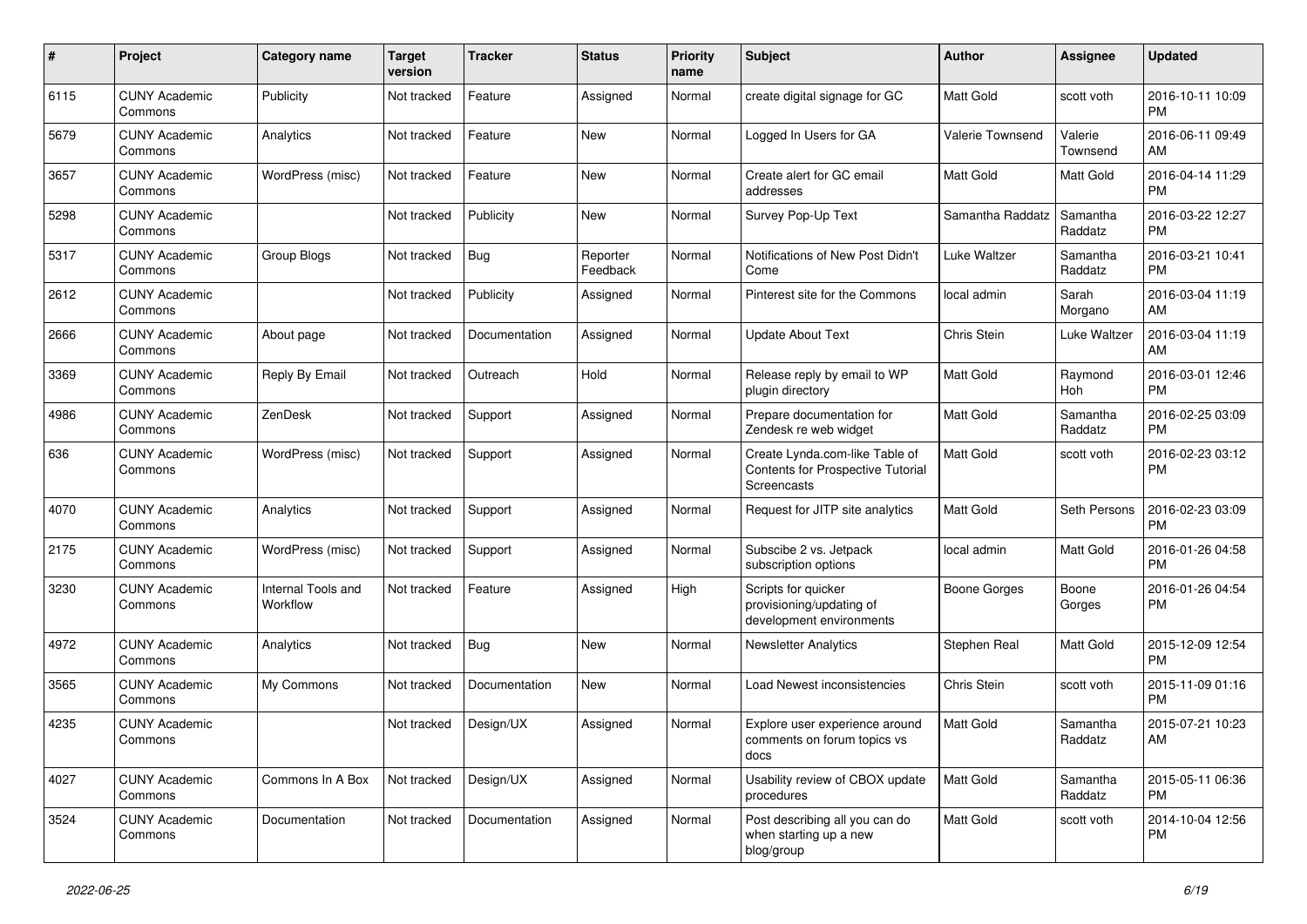| #     | Project                         | <b>Category name</b>        | <b>Target</b><br>version | <b>Tracker</b> | <b>Status</b> | <b>Priority</b><br>name | <b>Subject</b>                                                                                | Author              | Assignee          | <b>Updated</b>                |
|-------|---------------------------------|-----------------------------|--------------------------|----------------|---------------|-------------------------|-----------------------------------------------------------------------------------------------|---------------------|-------------------|-------------------------------|
| 15604 | <b>CUNY Academic</b><br>Commons | <b>Email Notifications</b>  | Future<br>release        | Feature        | Assigned      | Normal                  | Restructure Commons Group<br><b>Digest Email Messages</b>                                     | <b>Matt Gold</b>    | Boone<br>Gorges   | 2022-05-26 10:45<br>AM        |
| 16092 | <b>CUNY Academic</b><br>Commons |                             | Future<br>release        | Feature        | Hold          | Normal                  | Don't show main site in Site<br>search results                                                | <b>Boone Gorges</b> | Boone<br>Gorges   | 2022-05-17 03:12<br>PM        |
| 14787 | <b>CUNY Academic</b><br>Commons | <b>Plugin Packages</b>      | Future<br>release        | Feature        | <b>New</b>    | Normal                  | Creating a "Design" plugin<br>package                                                         | Laurie Hurson       | scott voth        | 2022-04-27 04:56<br><b>PM</b> |
| 10380 | <b>CUNY Academic</b><br>Commons | WordPress (misc)            | Future<br>release        | Feature        | In Progress   | Normal                  | Remove blacklisted plugins                                                                    | <b>Boone Gorges</b> |                   | 2022-04-26 12:00<br><b>PM</b> |
| 11843 | <b>CUNY Academic</b><br>Commons | WordPress (misc)            | Future<br>release        | Design/UX      | <b>New</b>    | Normal                  | Tweaking the Gutenberg Editor<br>Interface                                                    | Laurie Hurson       |                   | 2022-04-26 12:00<br><b>PM</b> |
| 11243 | <b>CUNY Academic</b><br>Commons | BuddyPress (misc)           | Future<br>release        | Bug            | <b>New</b>    | Normal                  | Audit bp-custom.php                                                                           | Raymond Hoh         | Raymond<br>Hoh    | 2022-04-26 11:59<br>AM        |
| 8835  | <b>CUNY Academic</b><br>Commons | <b>Blogs (BuddyPress)</b>   | Future<br>release        | Feature        | New           | Normal                  | Extend cuny is shortlinks to sites                                                            | Luke Waltzer        | Boone<br>Gorges   | 2022-04-26 11:59<br>AM        |
| 8900  | <b>CUNY Academic</b><br>Commons | Accessibility               | Future<br>release        | Feature        | Assigned      | Normal                  | Look into tools to enforce<br>accessibility in WP environment                                 | <b>Matt Gold</b>    | Boone<br>Gorges   | 2022-04-26 11:59<br>AM        |
| 8901  | <b>CUNY Academic</b><br>Commons | Accessibility               | Future<br>release        | Feature        | Assigned      | Normal                  | Theme analysis for accessibility                                                              | <b>Matt Gold</b>    | Boone<br>Gorges   | 2022-04-26 11:59<br>AM        |
| 14184 | <b>CUNY Academic</b><br>Commons | <b>Public Portfolio</b>     | Future<br>release        | Feature        | New           | Normal                  | Centralized mechanism for storing<br>Campus affiliations                                      | <b>Boone Gorges</b> | Boone<br>Gorges   | 2022-01-04 11:35<br>AM        |
| 14987 | <b>CUNY Academic</b><br>Commons | <b>WordPress Plugins</b>    | Future<br>release        | Bug            | <b>New</b>    | Normal                  | Elementor update causes<br>database freeze-up                                                 | Boone Gorges        | Boone<br>Gorges   | 2021-11-29 12:02<br><b>PM</b> |
| 10226 | <b>CUNY Academic</b><br>Commons | Courses                     | Future<br>release        | Feature        | <b>New</b>    | Normal                  | Add "My Courses" to drop down<br>list                                                         | scott voth          | Boone<br>Gorges   | 2021-11-19 12:42<br><b>PM</b> |
| 13835 | <b>CUNY Academic</b><br>Commons | WordPress (misc)            | Future<br>release        | Feature        | <b>New</b>    | Normal                  | Allow OneSearch widget to have<br>'CUNY' as campus                                            | <b>Boone Gorges</b> | Boone<br>Gorges   | 2021-11-19 12:39<br><b>PM</b> |
| 13331 | <b>CUNY Academic</b><br>Commons | Site cloning                | Future<br>release        | Bug            | <b>New</b>    | Normal                  | Combine Site Template and<br>Clone operations                                                 | <b>Boone Gorges</b> | Jeremy Felt       | 2021-11-19 12:39<br><b>PM</b> |
| 10580 | <b>CUNY Academic</b><br>Commons | Information<br>Architecture | Future<br>release        | Design/UX      | <b>New</b>    | Normal                  | Primary nav item review                                                                       | <b>Boone Gorges</b> | Sara Cannon       | 2021-11-19 12:37<br>PM        |
| 13650 | <b>CUNY Academic</b><br>Commons | Group Library               | Future<br>release        | Feature        | <b>New</b>    | Normal                  | Forum Attachments in Group<br>Library                                                         | Laurie Hurson       |                   | 2021-11-19 12:30<br><b>PM</b> |
| 14309 | <b>CUNY Academic</b><br>Commons | Group Library               | Future<br>release        | Feature        | <b>New</b>    | Normal                  | Better handling of<br>bp_group_document file<br>download attempts when file is<br>not present | <b>Boone Gorges</b> | Boone<br>Gorges   | 2021-11-19 12:28<br>PM        |
| 13199 | <b>CUNY Academic</b><br>Commons | Group Forums                | Future<br>release        | Feature        | New           | Normal                  | Favoring Groups over bbPress<br>plugin                                                        | Colin McDonald      | Colin<br>McDonald | 2021-11-19 12:28<br><b>PM</b> |
| 13358 | <b>CUNY Academic</b><br>Commons | Group Forums                | Future<br>release        | Feature        | New           | Normal                  | Improved UI for group forum<br>threading settings                                             | <b>Boone Gorges</b> | Raymond<br>Hoh    | 2021-11-19 12:27<br>PM        |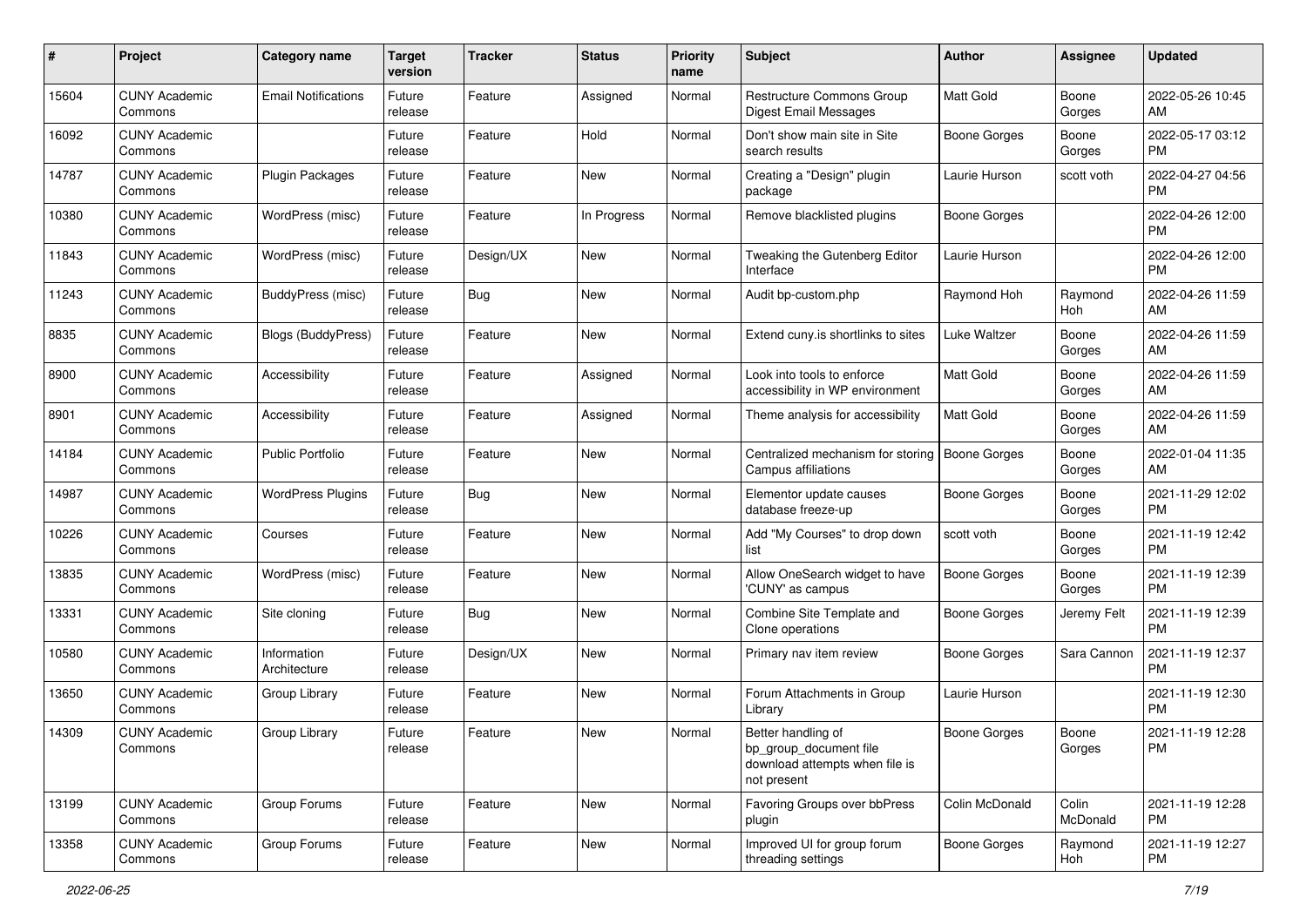| #     | Project                         | <b>Category name</b>       | Target<br>version | <b>Tracker</b> | <b>Status</b>        | <b>Priority</b><br>name | <b>Subject</b>                                                           | <b>Author</b>       | <b>Assignee</b>     | <b>Updated</b>                |
|-------|---------------------------------|----------------------------|-------------------|----------------|----------------------|-------------------------|--------------------------------------------------------------------------|---------------------|---------------------|-------------------------------|
| 12042 | <b>CUNY Academic</b><br>Commons | <b>Email Notifications</b> | Future<br>release | Feature        | <b>New</b>           | Normal                  | Improved error logging for BPGES   Boone Gorges<br>send queue            |                     | Boone<br>Gorges     | 2021-11-19 12:25<br><b>PM</b> |
| 14496 | <b>CUNY Academic</b><br>Commons | Domain Mapping             | Future<br>release | Bug            | <b>New</b>           | Normal                  | Mapped domain SSO uses<br>third-party cookies                            | Raymond Hoh         | Raymond<br>Hoh      | 2021-05-24 04:03<br><b>PM</b> |
| 14113 | <b>CUNY Academic</b><br>Commons | WordPress (misc)           | Future<br>release | Bug            | Hold                 | Normal                  | Block Editor Not Working on this<br>page - Json error                    | scott voth          | Boone<br>Gorges     | 2021-03-05 11:01<br>AM        |
| 7115  | <b>CUNY Academic</b><br>Commons | Groups (misc)              | Future<br>release | Feature        | Reporter<br>Feedback | Normal                  | make licensing info clear during<br>group creation                       | <b>Matt Gold</b>    | Raymond<br>Hoh      | 2020-12-08 11:32<br>AM        |
| 13466 | <b>CUNY Academic</b><br>Commons | Cavalcade                  | Future<br>release | Feature        | <b>New</b>           | Normal                  | Automated cleanup for duplicate<br>Cavalcade tasks                       | Boone Gorges        | Boone<br>Gorges     | 2020-10-13 05:24<br><b>PM</b> |
| 13370 | <b>CUNY Academic</b><br>Commons | Group Library              | Future<br>release | Feature        | <b>New</b>           | Normal                  | Library bulk deletion and folder<br>editing                              | Colin McDonald      | Boone<br>Gorges     | 2020-10-13 10:41<br>AM        |
| 3002  | <b>CUNY Academic</b><br>Commons | Search                     | Future<br>release | Feature        | Assigned             | Normal                  | Overhaul CAC search by using<br>external search appliance                | Boone Gorges        | Boone<br>Gorges     | 2020-07-15 03:05<br><b>PM</b> |
| 13048 | <b>CUNY Academic</b><br>Commons | Shortcodes and<br>embeds   | Future<br>release | Feature        | <b>New</b>           | Normal                  | Jupyter Notebooks support                                                | Boone Gorges        |                     | 2020-07-14 11:46<br>AM        |
| 10354 | <b>CUNY Academic</b><br>Commons | <b>Public Portfolio</b>    | Future<br>release | Feature        | <b>New</b>           | Normal                  | Opt out of Having a Profile Page                                         | scott voth          | <b>Chris Stein</b>  | 2020-05-12 10:43<br>AM        |
| 5581  | <b>CUNY Academic</b><br>Commons | Analytics                  | Future<br>release | Feature        | Assigned             | Normal                  | <b>Explore alternatives to Google</b><br>Analytics                       | <b>Matt Gold</b>    | Valerie<br>Townsend | 2020-04-17 03:12<br><b>PM</b> |
| 12573 | <b>CUNY Academic</b><br>Commons | <b>WordPress Plugins</b>   | Future<br>release | <b>Bug</b>     | <b>New</b>           | Normal                  | CommentPress Core Issues                                                 | scott voth          |                     | 2020-03-24 04:32<br><b>PM</b> |
| 12446 | <b>CUNY Academic</b><br>Commons | Groups (misc)              | Future<br>release | Feature        | Reporter<br>Feedback | Normal                  | Toggle default site to group forum<br>posting                            | Laurie Hurson       | Laurie Hurson       | 2020-03-10 11:57<br>AM        |
| 11971 | <b>CUNY Academic</b><br>Commons | <b>Email Notifications</b> | Future<br>release | Bug            | Reporter<br>Feedback | Low                     | Pictures obscured in emailed post   Marilyn Weber<br>notifications       |                     | Raymond<br>Hoh      | 2019-11-21 01:14<br><b>PM</b> |
| 12091 | <b>CUNY Academic</b><br>Commons | <b>Group Files</b>         | Future<br>release | Feature        | <b>New</b>           | Normal                  | Improved pre-upload file<br>validation for bp-group-documents            | <b>Boone Gorges</b> | Boone<br>Gorges     | 2019-11-14 01:21<br><b>PM</b> |
| 11945 | <b>CUNY Academic</b><br>Commons | Reckoning                  | Future<br>release | Feature        | Reporter<br>Feedback | Normal                  | Add Comments bubble to<br>Reckoning views                                | Boone Gorges        | Boone<br>Gorges     | 2019-11-12 05:14<br><b>PM</b> |
| 8836  | <b>CUNY Academic</b><br>Commons | <b>Blogs (BuddyPress)</b>  | Future<br>release | Feature        | Assigned             | Normal                  | Redesign site launch process                                             | <b>Matt Gold</b>    | Boone<br>Gorges     | 2019-10-03 02:49<br><b>PM</b> |
| 11789 | <b>CUNY Academic</b><br>Commons | Courses                    | Future<br>release | Feature        | New                  | Normal                  | Ability to remove item from<br>Courses list                              | Laurie Hurson       | Sonja Leix          | 2019-09-24 12:28<br><b>PM</b> |
| 11860 | <b>CUNY Academic</b><br>Commons | Registration               | Future<br>release | Feature        | <b>New</b>           | Normal                  | <b>Ensure Students Are Aware They</b><br>Can Use Aliases At Registration | scott voth          |                     | 2019-09-24 08:46<br>AM        |
| 11788 | <b>CUNY Academic</b><br>Commons | <b>WordPress Plugins</b>   | Future<br>release | Support        | Reporter<br>Feedback | Normal                  | Plugin Request - Browse Aloud                                            | scott voth          |                     | 2019-09-24 08:42<br>AM        |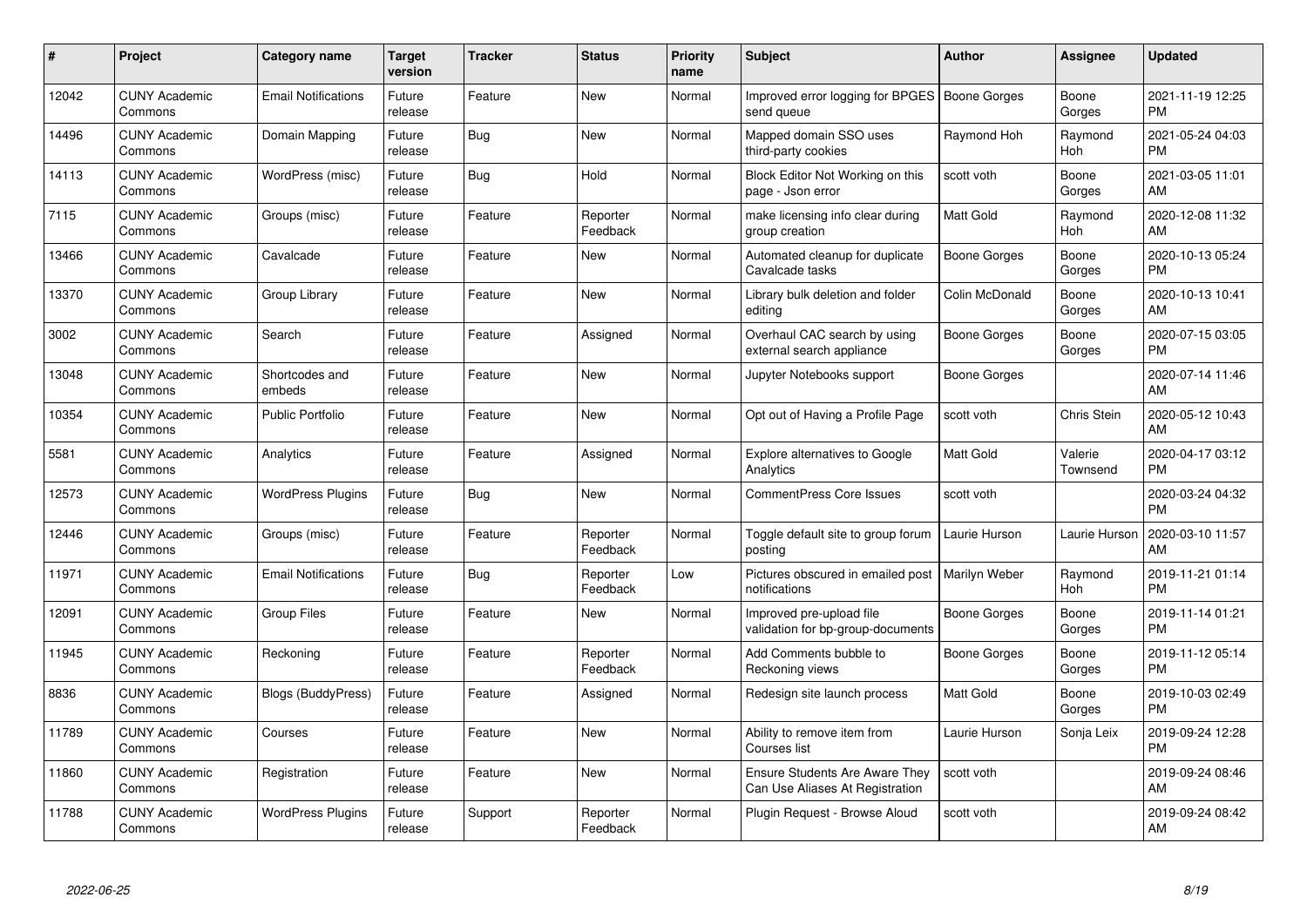| #     | Project                         | <b>Category name</b>       | <b>Target</b><br>version | <b>Tracker</b> | <b>Status</b>        | <b>Priority</b><br>name | <b>Subject</b>                                                                                               | Author                    | Assignee            | <b>Updated</b>                |
|-------|---------------------------------|----------------------------|--------------------------|----------------|----------------------|-------------------------|--------------------------------------------------------------------------------------------------------------|---------------------------|---------------------|-------------------------------|
| 5050  | <b>CUNY Academic</b><br>Commons | Social Paper               | Future<br>release        | Feature        | New                  | Low                     | Making comments visible in SP<br>editing mode (SP suggestion #1)                                             | Marilyn Weber             | Samantha<br>Raddatz | 2019-09-17 11:10<br>РM        |
| 11834 | <b>CUNY Academic</b><br>Commons | Group Files                | Future<br>release        | Feature        | New                  | Normal                  | Improved tools for managing<br>group file folders                                                            | <b>Boone Gorges</b>       | Sonja Leix          | 2019-09-06 03:55<br>PМ        |
| 11531 | <b>CUNY Academic</b><br>Commons | Events                     | Future<br>release        | Feature        | New                  | Normal                  | Main Events calendar should<br>include non-public events that<br>user has access to                          | scott voth                | Boone<br>Gorges     | 2019-06-11 10:00<br>AM        |
| 11392 | <b>CUNY Academic</b><br>Commons |                            | Future<br>release        | Bug            | New                  | Normal                  | Migrate users away from<br><b>StatPress</b>                                                                  | <b>Boone Gorges</b>       |                     | 2019-04-23 03:53<br><b>PM</b> |
| 1544  | <b>CUNY Academic</b><br>Commons | Groups (misc)              | Future<br>release        | Feature        | Reporter<br>Feedback | Normal                  | Group Filtering and Sorting                                                                                  | Matt Gold                 | Chris Stein         | 2019-03-01 02:25<br><b>PM</b> |
| 5016  | <b>CUNY Academic</b><br>Commons | Events                     | Future<br>release        | Feature        | Assigned             | Low                     | Allow comments to be posted on<br>events                                                                     | <b>Matt Gold</b>          | Raymond<br>Hoh      | 2019-03-01 02:23<br><b>PM</b> |
| 4635  | <b>CUNY Academic</b><br>Commons | Authentication             | Future<br>release        | Feature        | New                  | Normal                  | Allow non-WP authentication                                                                                  | <b>Boone Gorges</b>       | Sonja Leix          | 2019-03-01 02:05<br>PM        |
| 9720  | <b>CUNY Academic</b><br>Commons | Authentication             | Future<br>release        | Feature        | New                  | Normal                  | The Commons should be an<br>oAuth provider                                                                   | <b>Boone Gorges</b>       |                     | 2019-03-01 02:04<br><b>PM</b> |
| 11131 | <b>CUNY Academic</b><br>Commons |                            | Future<br>release        | Feature        | Reporter<br>Feedback | Normal                  | Image Annotation Plugins                                                                                     | Laurie Hurson             |                     | 2019-02-26 11:33<br>AM        |
| 11024 | <b>CUNY Academic</b><br>Commons | WordPress (misc)           | Future<br>release        | Bug            | New                  | Normal                  | Subsites should not show "you<br>should update your .htaccess<br>now" notice after permalink<br>setting save | <b>Boone Gorges</b>       |                     | 2019-01-28 01:35<br><b>PM</b> |
| 10659 | <b>CUNY Academic</b><br>Commons | Group Forums               | Future<br>release        | Feature        | Assigned             | Normal                  | Post to multiple groups via email                                                                            | Matt Gold                 | Raymond<br>Hoh      | 2018-11-15 12:54<br>AM        |
| 9926  | <b>CUNY Academic</b><br>Commons | <b>WordPress Plugins</b>   | Future<br>release        | Bug            | New                  | Normal                  | twitter-mentions-as-comments<br>cron jobs can run long                                                       | <b>Boone Gorges</b>       | Boone<br>Gorges     | 2018-10-24 12:34<br><b>PM</b> |
| 9289  | <b>CUNY Academic</b><br>Commons | <b>WordPress Plugins</b>   | Future<br>release        | Bug            | Reporter<br>Feedback | Normal                  | Email Users Plugin                                                                                           | Laurie Hurson             | Boone<br>Gorges     | 2018-10-24 12:34<br><b>PM</b> |
| 9028  | <b>CUNY Academic</b><br>Commons | Onboarding                 | Future<br>release        | Feature        | Assigned             | Normal                  | suggest groups to new members<br>during the registration process                                             | Matt Gold                 | Chris Stein         | 2018-10-24 12:34<br><b>PM</b> |
| 5992  | <b>CUNY Academic</b><br>Commons | <b>Email Notifications</b> | Future<br>release        | Feature        | New                  | Normal                  | Changing the From line of<br>autogenerated blog emails                                                       | Marilyn Weber             |                     | 2018-09-27 05:19<br><b>PM</b> |
| 10368 | <b>CUNY Academic</b><br>Commons |                            | Future<br>release        | Feature        | Assigned             | Normal                  | Use ORCID data to populate<br>academic profile page                                                          | Stephen Francoeur   Boone | Gorges              | 2018-09-25 01:53<br><b>PM</b> |
| 9947  | <b>CUNY Academic</b><br>Commons | <b>WordPress Plugins</b>   | Future<br>release        | Feature        | Reporter<br>Feedback | Normal                  | Install H5P quiz plugin                                                                                      | Matt Gold                 | Boone<br>Gorges     | 2018-09-11 11:01<br>AM        |
| 9895  | <b>CUNY Academic</b><br>Commons | Onboarding                 | Future<br>release        | Feature        | Assigned             | Normal                  | Add "Accept Invitation"<br>link/button/function to Group<br>and/or Site invitation emails?                   | Luke Waltzer              | Boone<br>Gorges     | 2018-06-07 12:42<br>PM        |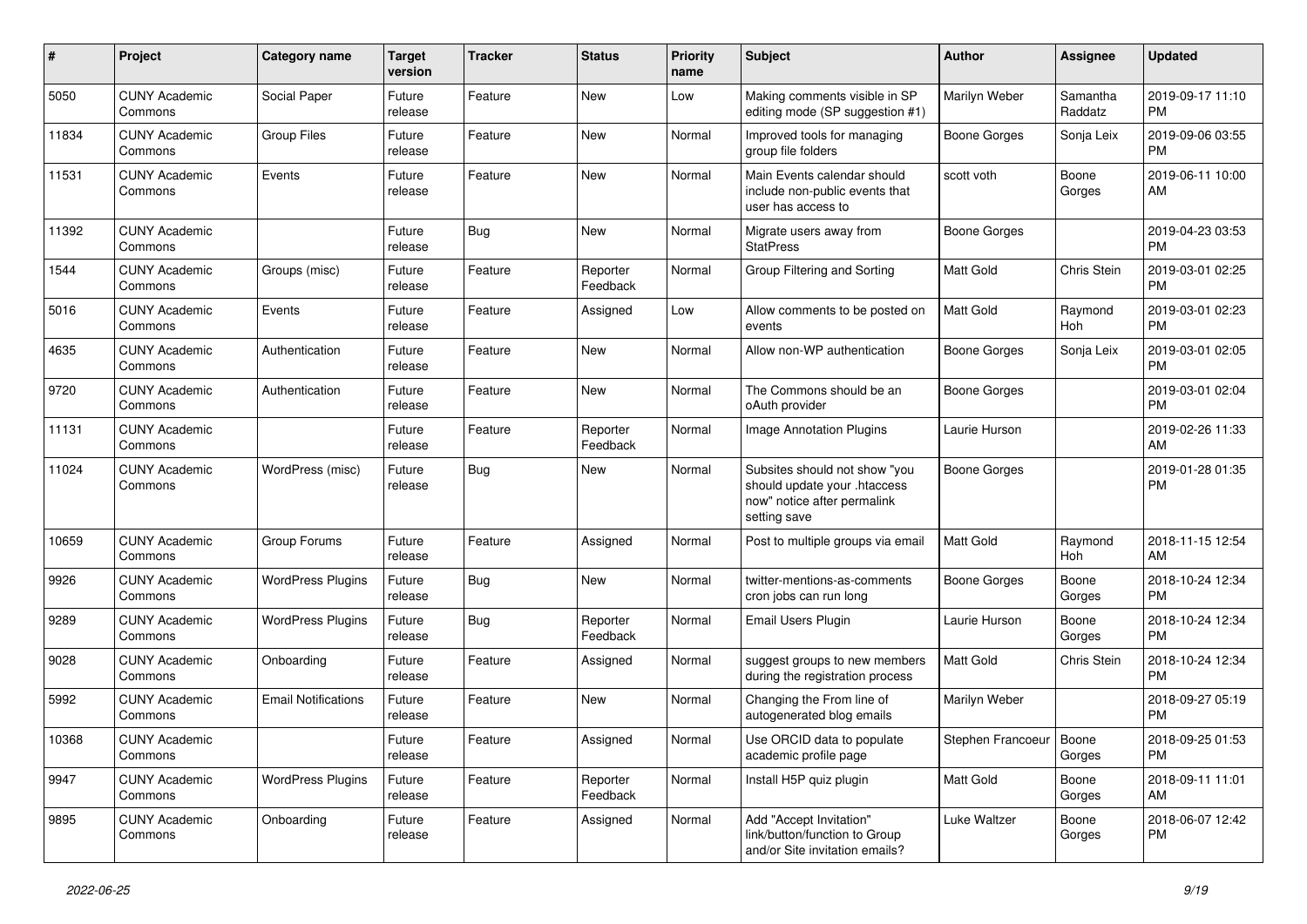| #    | Project                         | <b>Category name</b>     | <b>Target</b><br>version | <b>Tracker</b> | <b>Status</b>        | <b>Priority</b><br>name | <b>Subject</b>                                                                                  | Author                  | Assignee            | <b>Updated</b>                |
|------|---------------------------------|--------------------------|--------------------------|----------------|----------------------|-------------------------|-------------------------------------------------------------------------------------------------|-------------------------|---------------------|-------------------------------|
| 9835 | <b>CUNY Academic</b><br>Commons | Group Forums             | Future<br>release        | <b>Bug</b>     | Assigned             | Normal                  | add a "like" function?                                                                          | Marilyn Weber           | <b>Erik Trainer</b> | 2018-06-05 01:49<br><b>PM</b> |
| 3768 | <b>CUNY Academic</b><br>Commons | <b>Public Portfolio</b>  | Future<br>release        | Feature        | Assigned             | Normal                  | Institutions/Past positions on<br>public portfolios                                             | Matt Gold               | Boone<br>Gorges     | 2018-04-23 10:44<br>AM        |
| 7981 | <b>CUNY Academic</b><br>Commons | Social Paper             | Future<br>release        | Bug            | <b>New</b>           | Normal                  | Social Paper comments should<br>not go to spam                                                  | Luke Waltzer            | Boone<br>Gorges     | 2018-04-16 03:52<br><b>PM</b> |
| 7663 | <b>CUNY Academic</b><br>Commons | Social Paper             | Future<br>release        | <b>Bug</b>     | <b>New</b>           | Normal                  | Social Paper notifications not<br>formatted correctly on secondary<br>sites                     | <b>Boone Gorges</b>     | Boone<br>Gorges     | 2018-04-16 03:52<br><b>PM</b> |
| 9207 | <b>CUNY Academic</b><br>Commons |                          | Future<br>release        | Support        | Reporter<br>Feedback | Normal                  | display dashboards made in<br>Tableau?                                                          | Marilyn Weber           | Boone<br>Gorges     | 2018-04-10 10:42<br>AM        |
| 7022 | <b>CUNY Academic</b><br>Commons | Announcements            | Future<br>release        | <b>Bug</b>     | <b>New</b>           | Normal                  | Sitewide announcements should<br>be displayed on, and dismissable<br>from, mapped domains       | Boone Gorges            | Boone<br>Gorges     | 2018-03-22 10:18<br>AM        |
| 9211 | <b>CUNY Academic</b><br>Commons | <b>WordPress Plugins</b> | Future<br>release        | Support        | Reporter<br>Feedback | Normal                  | Auto-Role Setting in Forum Plugin<br><b>Causing Some Confusion</b>                              | Luke Waltzer            | Boone<br>Gorges     | 2018-03-13 11:44<br>AM        |
| 3580 | <b>CUNY Academic</b><br>Commons | Group Blogs              | Future<br>release        | Feature        | New                  | Normal                  | Multiple blogs per group                                                                        | <b>Boone Gorges</b>     | Boone<br>Gorges     | 2018-02-20 02:02<br><b>PM</b> |
| 8498 | <b>CUNY Academic</b><br>Commons | <b>WordPress Plugins</b> | Future<br>release        | Feature        | New                  | Low                     | <b>Gravity Forms Email Users</b>                                                                | Raffi<br>Khatchadourian | Matt Gold           | 2017-10-13 12:58<br><b>PM</b> |
| 8675 | <b>CUNY Academic</b><br>Commons | User Onboarding          | Future<br>release        | <b>Bug</b>     | Reporter<br>Feedback | Low                     | Add new User search screen calls<br>for the input of email address but<br>doesn't work with one | Paul Hebert             | Boone<br>Gorges     | 2017-10-11 11:17<br>AM        |
| 8756 | <b>CUNY Academic</b><br>Commons | Group Blogs              | Future<br>release        | Feature        | Hold                 | Normal                  | Connect multiple blogs to one<br>group?                                                         | Matt Gold               | Boone<br>Gorges     | 2017-09-30 10:42<br>AM        |
| 8211 | <b>CUNY Academic</b><br>Commons | <b>WordPress Themes</b>  | Future<br>release        | Feature        | <b>New</b>           | Normal                  | Theme Suggestions: Material<br>Design-Inspired Themes                                           | Margaret Galvan         | Margaret<br>Galvan  | 2017-08-07 02:48<br><b>PM</b> |
| 8078 | <b>CUNY Academic</b><br>Commons | <b>WordPress Plugins</b> | Future<br>release        | System Upgrade | Assigned             | Normal                  | <b>CommentPress Updates</b>                                                                     | Margaret Galvan         | Christian<br>Wach   | 2017-05-08 03:49<br><b>PM</b> |
| 4481 | <b>CUNY Academic</b><br>Commons | Events                   | Future<br>release        | Feature        | <b>New</b>           | Normal                  | Group admins/mods should have<br>the ability to unlink an event from<br>the group               | <b>Boone Gorges</b>     | Boone<br>Gorges     | 2017-04-24 03:53<br><b>PM</b> |
| 6356 | <b>CUNY Academic</b><br>Commons | <b>WordPress Plugins</b> | Future<br>release        | <b>Bug</b>     | Reporter<br>Feedback | Low                     | Should Subscribe2 be<br>deprecated?                                                             | Luke Waltzer            |                     | 2017-03-20 12:20<br><b>PM</b> |
| 7624 | <b>CUNY Academic</b><br>Commons | BuddyPress (misc)        | Future<br>release        | Design/UX      | New                  | Normal                  | <b>BP Notifications</b>                                                                         | Luke Waltzer            | Paige Dupont        | 2017-02-08 10:43<br><b>PM</b> |
| 5316 | <b>CUNY Academic</b><br>Commons | User Experience          | Future<br>release        | Feature        | Assigned             | Normal                  | Prompt user email address<br>updates                                                            | Matt Gold               | Stephen Real        | 2016-12-21 03:30<br>PM        |
| 4980 | <b>CUNY Academic</b><br>Commons | Home Page                | Future<br>release        | Feature        | Assigned             | Normal                  | CAC Featured Content -- Adding<br>Randomization                                                 | Matt Gold               | Boone<br>Gorges     | 2016-12-12 03:01<br><b>PM</b> |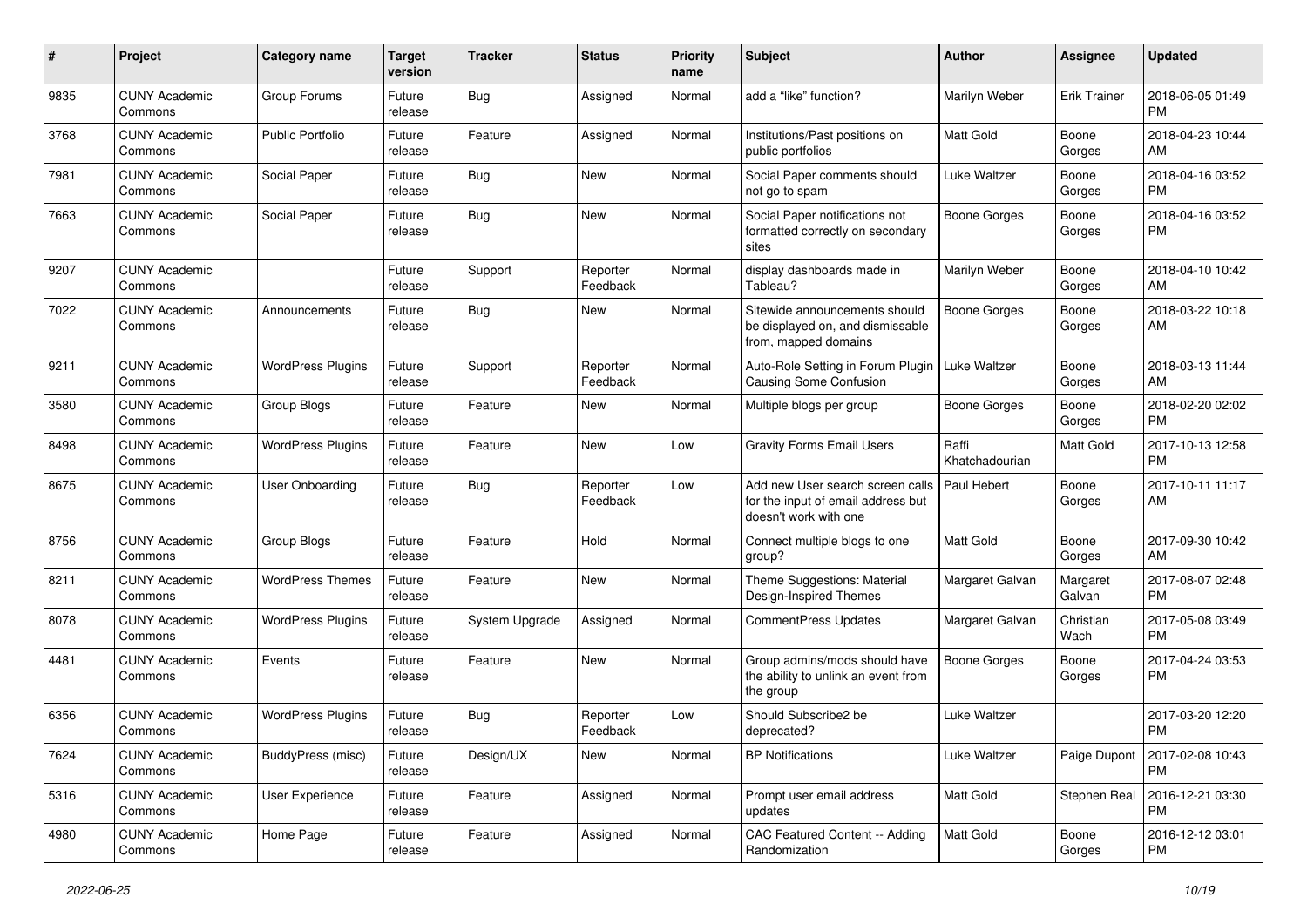| $\#$ | Project                         | Category name            | <b>Target</b><br>version | <b>Tracker</b> | <b>Status</b>        | <b>Priority</b><br>name | <b>Subject</b>                                                   | Author                  | <b>Assignee</b>   | <b>Updated</b>                |
|------|---------------------------------|--------------------------|--------------------------|----------------|----------------------|-------------------------|------------------------------------------------------------------|-------------------------|-------------------|-------------------------------|
| 6755 | <b>CUNY Academic</b><br>Commons | WordPress (misc)         | Future<br>release        | <b>Bug</b>     | <b>New</b>           | Normal                  | Cannot Deactivate Plugin                                         | Laura Kane              |                   | 2016-11-16 01:12<br><b>PM</b> |
| 6749 | <b>CUNY Academic</b><br>Commons | Events                   | Future<br>release        | Bug            | <b>New</b>           | Low                     | BPEO iCal request can trigger<br>very large number of DB queries | Boone Gorges            | Raymond<br>Hoh    | 2016-11-15 10:09<br><b>PM</b> |
| 6426 | <b>CUNY Academic</b><br>Commons | Spam/Spam<br>Prevention  | Future<br>release        | Feature        | Assigned             | Normal                  | Force captcha on all comments?                                   | <b>Matt Gold</b>        | <b>Tahir Butt</b> | 2016-10-24 02:06<br><b>PM</b> |
| 1423 | <b>CUNY Academic</b><br>Commons | BuddyPress (misc)        | Future<br>release        | Feature        | Assigned             | Low                     | Show an avatar for pingback<br>comment activity items            | Boone Gorges            | <b>Tahir Butt</b> | 2016-10-24 12:03<br><b>PM</b> |
| 3090 | <b>CUNY Academic</b><br>Commons | Twitter page             | Future<br>release        | Feature        | Assigned             | Normal                  | Prevent Retweets from showing<br>up on Commons twitter page      | <b>Matt Gold</b>        | <b>Tahir Butt</b> | 2016-10-24 11:31<br>AM        |
| 5199 | <b>CUNY Academic</b><br>Commons | Social Paper             | Future<br>release        | Feature        | <b>New</b>           | Normal                  | add tables to the SP editor                                      | Marilyn Weber           |                   | 2016-10-24 11:27<br>AM        |
| 5234 | <b>CUNY Academic</b><br>Commons | Membership               | Future<br>release        | Feature        | Assigned             | Normal                  | Write Unconfirmed patch for WP                                   | <b>Boone Gorges</b>     | Boone<br>Gorges   | 2016-10-24 11:18<br>AM        |
| 6392 | <b>CUNY Academic</b><br>Commons | Group Forums             | Future<br>release        | Design/UX      | Assigned             | Low                     | Composition/Preview Panes in<br>Forum Posts                      | Luke Waltzer            | Paige Dupont      | 2016-10-21 04:26<br><b>PM</b> |
| 6389 | <b>CUNY Academic</b><br>Commons | <b>BuddyPress Docs</b>   | Future<br>release        | Feature        | <b>New</b>           | Low                     | Make Discussion Area Visible<br>When Editing a Doc               | Luke Waltzer            | Boone<br>Gorges   | 2016-10-21 04:16<br><b>PM</b> |
| 5826 | <b>CUNY Academic</b><br>Commons | <b>WordPress Plugins</b> | Future<br>release        | Support        | Reporter<br>Feedback | Normal                  | Remove Subscription Options<br>plugin from directory             | Sarah Morgano           | Sarah<br>Morgano  | 2016-10-21 04:14<br><b>PM</b> |
| 6332 | <b>CUNY Academic</b><br>Commons | WordPress (misc)         | Future<br>release        | Feature        | <b>New</b>           | Normal                  | Allow uploaded files to be marked<br>as private in an ad hoc way | <b>Boone Gorges</b>     |                   | 2016-10-17 11:41<br><b>PM</b> |
| 1417 | <b>CUNY Academic</b><br>Commons | <b>BuddyPress Docs</b>   | Future<br>release        | Feature        | Assigned             | Low                     | <b>Bulk actions for BuddyPress Docs</b>                          | <b>Boone Gorges</b>     | Boone<br>Gorges   | 2016-10-17 10:41<br><b>PM</b> |
| 5182 | <b>CUNY Academic</b><br>Commons | Social Paper             | Future<br>release        | Design/UX      | New                  | Normal                  | 'Publishing" a private paper on<br>social paper?                 | Raffi<br>Khatchadourian | Boone<br>Gorges   | 2016-10-13 04:12<br><b>PM</b> |
| 2881 | <b>CUNY Academic</b><br>Commons | <b>Public Portfolio</b>  | Future<br>release        | Feature        | Assigned             | Normal                  | Redesign the UX for Profiles                                     | <b>Chris Stein</b>      | Chris Stein       | 2016-10-13 12:45<br><b>PM</b> |
| 4903 | <b>CUNY Academic</b><br>Commons | Events                   | Future<br>release        | Design/UX      | Assigned             | Normal                  | Improving visual appearance of<br>event calendars                | Matt Gold               | Boone<br>Gorges   | 2016-10-13 11:51<br>AM        |
| 5696 | <b>CUNY Academic</b><br>Commons | Events                   | Future<br>release        | Feature        | Assigned             | Normal                  | Events Calendar - display options<br>calendar aggregation        | <b>Matt Gold</b>        | Boone<br>Gorges   | 2016-10-13 11:44<br>AM        |
| 6078 | <b>CUNY Academic</b><br>Commons | Blogs (BuddyPress)       | Future<br>release        | Feature        | New                  | Normal                  | <b>Explore Adding Network Blog</b><br>Metadata Plugin            | Luke Waltzer            | Luke Waltzer      | 2016-10-11 10:29<br><b>PM</b> |
| 6014 | <b>CUNY Academic</b><br>Commons | Publicity                | Future<br>release        | Publicity      | Reporter<br>Feedback | Normal                  | Google search listing                                            | Matt Gold               | Boone<br>Gorges   | 2016-09-21 03:48<br><b>PM</b> |
| 5268 | <b>CUNY Academic</b><br>Commons | Group Forums             | Future<br>release        | <b>Bug</b>     | Assigned             | Normal                  | Long-time to post to multiple<br>groups                          | Luke Waltzer            | Daniel Jones      | 2016-09-07 06:31<br>PM        |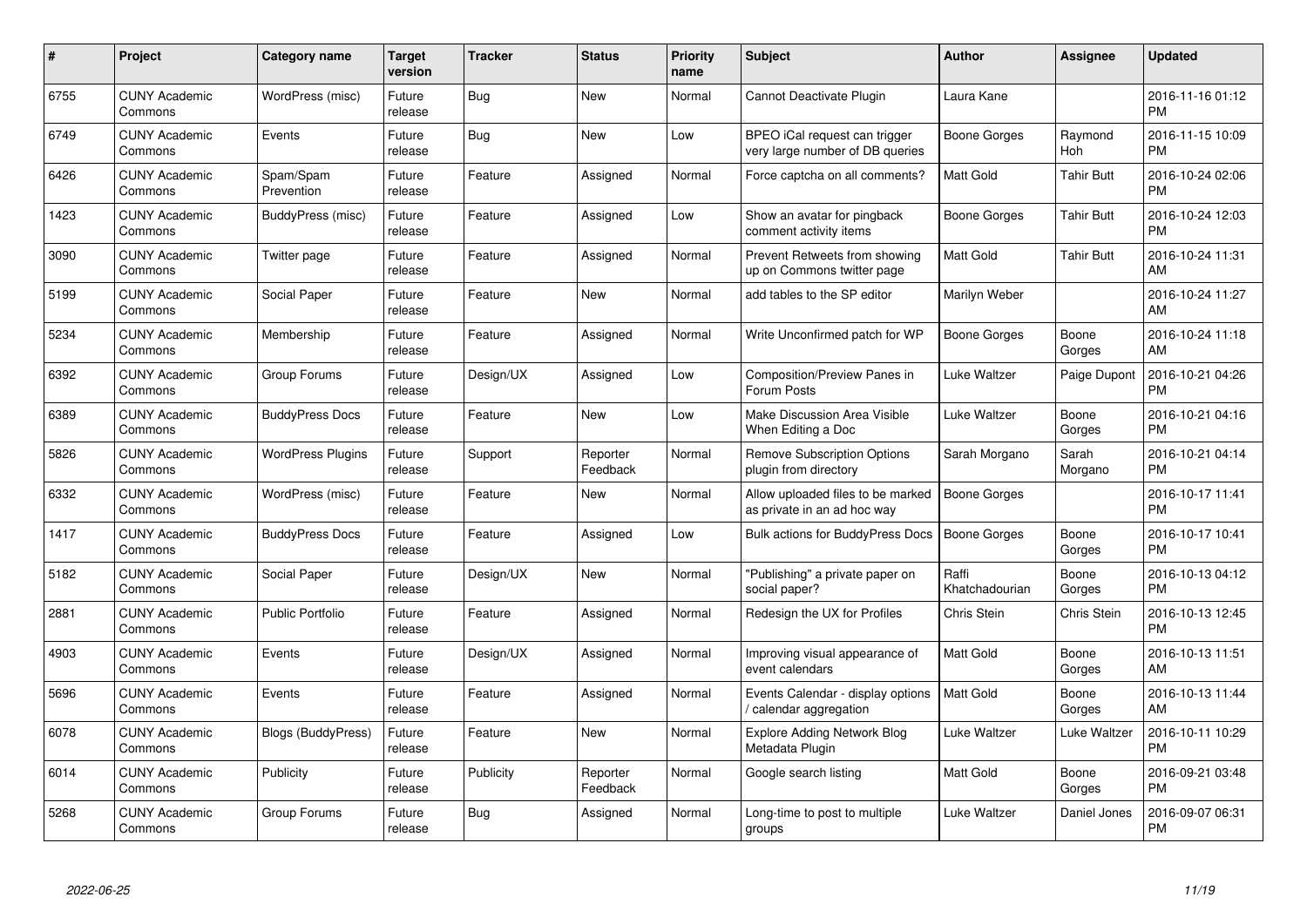| #    | Project                         | <b>Category name</b>      | <b>Target</b><br>version | <b>Tracker</b> | <b>Status</b> | <b>Priority</b><br>name | <b>Subject</b>                                                                                                                                        | Author                  | Assignee            | <b>Updated</b>                |
|------|---------------------------------|---------------------------|--------------------------|----------------|---------------|-------------------------|-------------------------------------------------------------------------------------------------------------------------------------------------------|-------------------------|---------------------|-------------------------------|
| 5955 | <b>CUNY Academic</b><br>Commons | Outreach                  | Future<br>release        | Feature        | Assigned      | Normal                  | Create auto-newsletter for<br>commons members                                                                                                         | <b>Matt Gold</b>        | Luke Waltzer        | 2016-08-30 10:34<br>AM        |
| 5827 | <b>CUNY Academic</b><br>Commons | <b>Public Portfolio</b>   | Future<br>release        | Bug            | Assigned      | Normal                  | Academic Interests square<br>bracket links not working                                                                                                | scott voth              | Chris Stein         | 2016-08-11 11:59<br><b>PM</b> |
| 5691 | <b>CUNY Academic</b><br>Commons | <b>Blogs (BuddyPress)</b> | Future<br>release        | <b>Bug</b>     | Assigned      | High                    | Differing numbers on Sites display                                                                                                                    | <b>Matt Gold</b>        | Raymond<br>Hoh      | 2016-06-13 01:37<br><b>PM</b> |
| 4438 | <b>CUNY Academic</b><br>Commons | Events                    | Future<br>release        | <b>Bug</b>     | Assigned      | Normal                  | Events Calendar - Export<br><b>Recurring Events</b>                                                                                                   | scott voth              | Daniel Jones        | 2016-05-23 04:25<br><b>PM</b> |
| 5489 | <b>CUNY Academic</b><br>Commons | Social Paper              | Future<br>release        | Feature        | <b>New</b>    | Normal                  | Asc/desc sorting for Social Paper<br>directories                                                                                                      | Boone Gorges            |                     | 2016-04-21 10:06<br><b>PM</b> |
| 5488 | <b>CUNY Academic</b><br>Commons | Social Paper              | Future<br>release        | Bug            | <b>New</b>    | Normal                  | Add a "last edited by" field to<br>Social Paper group directories                                                                                     | <b>Boone Gorges</b>     |                     | 2016-04-21 10:05<br><b>PM</b> |
| 5053 | <b>CUNY Academic</b><br>Commons | Social Paper              | Future<br>release        | Feature        | <b>New</b>    | Low                     | Scrollable menu to add readers<br>(SP suggestion #4)                                                                                                  | Marilyn Weber           | Samantha<br>Raddatz | 2016-04-21 05:21<br><b>PM</b> |
| 5397 | <b>CUNY Academic</b><br>Commons | Social Paper              | Future<br>release        | Feature        | <b>New</b>    | Normal                  | frustrating to have to<br>enable/disable in SP                                                                                                        | Marilyn Weber           | Samantha<br>Raddatz | 2016-04-20 03:39<br><b>PM</b> |
| 5282 | <b>CUNY Academic</b><br>Commons | Social Paper              | Future<br>release        | Bug            | <b>New</b>    | Normal                  | Replying via email directs to<br>paper but not individual comment.                                                                                    | Marilyn Weber           | Raymond<br>Hoh      | 2016-03-02 01:48<br><b>PM</b> |
| 5225 | <b>CUNY Academic</b><br>Commons | Registration              | Future<br>release        | Feature        | Assigned      | Normal                  | On-boarding Issues                                                                                                                                    | Luke Waltzer            | Samantha<br>Raddatz | 2016-02-12 02:58<br><b>PM</b> |
| 5205 | <b>CUNY Academic</b><br>Commons | Social Paper              | Future<br>release        | Feature        | <b>New</b>    | Normal                  | Social Paper folders                                                                                                                                  | Marilyn Weber           |                     | 2016-02-11 10:24<br>PM        |
| 5058 | <b>CUNY Academic</b><br>Commons | Social Paper              | Future<br>release        | Feature        | <b>New</b>    | Low                     | Can there be a clearer signal that<br>even when comments have<br>already been made you add<br>comments by clicking on the side?<br>(SP suggestion #5) | Marilyn Weber           | Samantha<br>Raddatz | 2016-02-11 10:24<br><b>PM</b> |
| 5052 | <b>CUNY Academic</b><br>Commons | Social Paper              | Future<br>release        | Feature        | <b>New</b>    | Low                     | Sentence by sentence or line by<br>line comments (SP suggestion #3)                                                                                   | Marilyn Weber           | Boone<br>Gorges     | 2016-02-11 10:24<br><b>PM</b> |
| 5183 | <b>CUNY Academic</b><br>Commons | Social Paper              | Future<br>release        | Design/UX      | New           | Normal                  | Creating a new paper when<br>viewing an existing paper                                                                                                | Raffi<br>Khatchadourian | Samantha<br>Raddatz | 2016-02-02 12:09<br><b>PM</b> |
| 1167 | <b>CUNY Academic</b><br>Commons | <b>Email Invitations</b>  | Future<br>release        | Feature        | <b>New</b>    | Low                     | Allow email invitations to be<br>resent                                                                                                               | <b>Boone Gorges</b>     | Boone<br>Gorges     | 2015-11-12 12:53<br>AM        |
| 1105 | <b>CUNY Academic</b><br>Commons | WordPress (misc)          | Future<br>release        | Feature        | Assigned      | Normal                  | Rephrase Blog Privacy Options                                                                                                                         | Matt Gold               | Samantha<br>Raddatz | 2015-11-09 06:19<br><b>PM</b> |
| 554  | <b>CUNY Academic</b><br>Commons | BuddyPress (misc)         | Future<br>release        | Feature        | Assigned      | Normal                  | Add Trackback notifications to<br>site-wide activity feed                                                                                             | Matt Gold               | Boone<br>Gorges     | 2015-11-09 06:19<br><b>PM</b> |
| 365  | <b>CUNY Academic</b><br>Commons | WordPress (misc)          | Future<br>release        | Feature        | Assigned      | Normal                  | <b>Create Mouseover Tooltips</b><br>throughout Site                                                                                                   | Matt Gold               | Chris Stein         | 2015-11-09 06:18<br><b>PM</b> |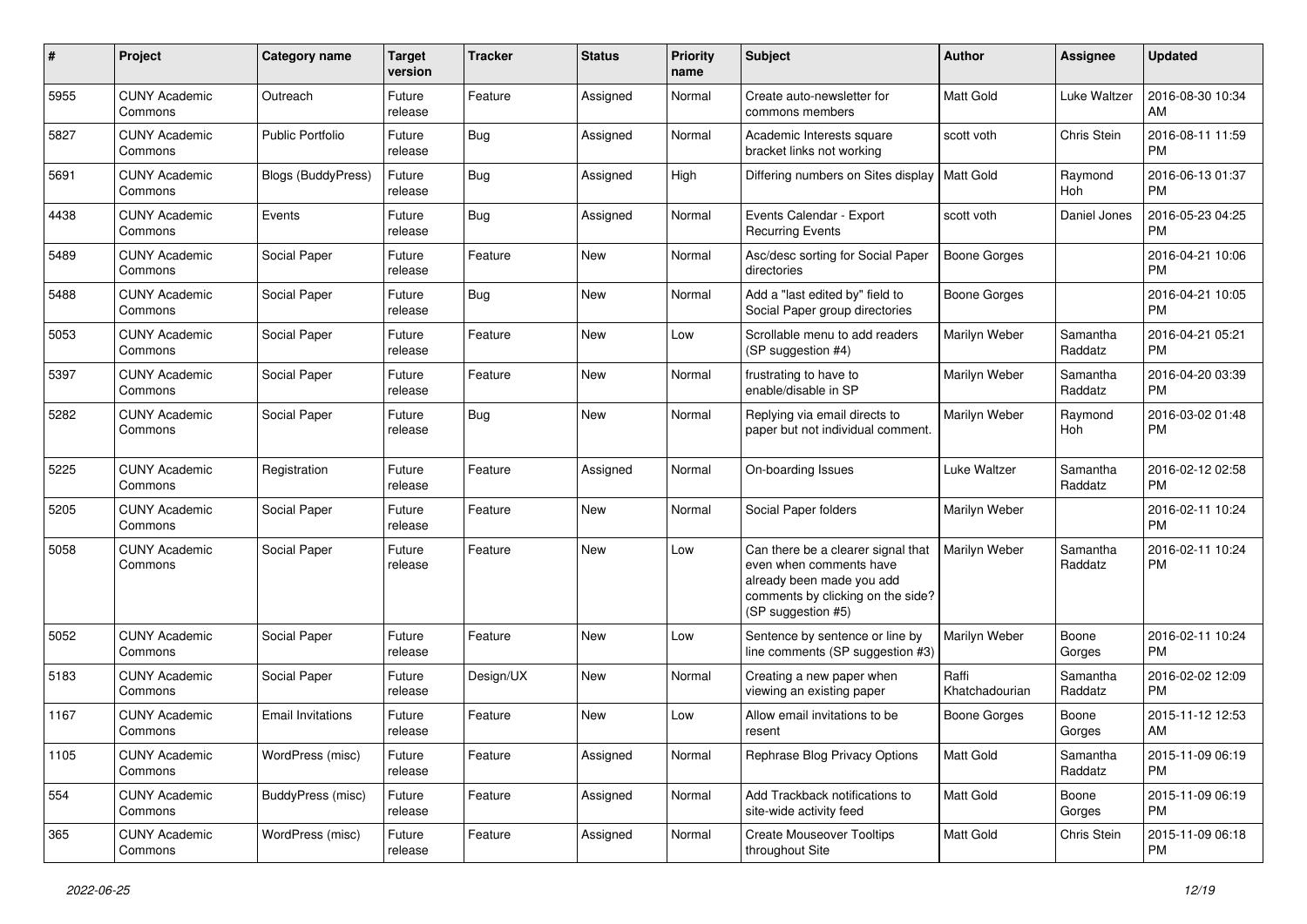| #    | Project                         | <b>Category name</b>       | <b>Target</b><br>version | <b>Tracker</b> | <b>Status</b>        | <b>Priority</b><br>name | Subject                                                                       | Author              | <b>Assignee</b>     | <b>Updated</b>                |
|------|---------------------------------|----------------------------|--------------------------|----------------|----------------------|-------------------------|-------------------------------------------------------------------------------|---------------------|---------------------|-------------------------------|
| 497  | <b>CUNY Academic</b><br>Commons | <b>WordPress Plugins</b>   | Future<br>release        | Feature        | Assigned             | Normal                  | Drag and Drop Ordering on<br>Gallery Post Plugin                              | <b>Matt Gold</b>    | Ron Rennick         | 2015-11-09 06:18<br><b>PM</b> |
| 287  | <b>CUNY Academic</b><br>Commons | WordPress (misc)           | Future<br>release        | Feature        | Assigned             | Normal                  | Create troubleshooting tool for<br>account sign-up                            | Matt Gold           | Boone<br>Gorges     | 2015-11-09 06:17<br>PM        |
| 2523 | <b>CUNY Academic</b><br>Commons | <b>BuddyPress Docs</b>     | Future<br>release        | Feature        | Assigned             | Normal                  | Allow Users to Upload Images to<br><b>BP</b> Docs                             | Matt Gold           | Boone<br>Gorges     | 2015-11-09 06:14<br><b>PM</b> |
| 3939 | <b>CUNY Academic</b><br>Commons | <b>WordPress Plugins</b>   | Future<br>release        | Bug            | Hold                 | Normal                  | Activity stream support for<br>Co-Authors Plus plugin                         | Raymond Hoh         | Raymond<br>Hoh      | 2015-11-09 06:13<br><b>PM</b> |
| 1744 | <b>CUNY Academic</b><br>Commons | <b>BuddyPress Docs</b>     | Future<br>release        | Feature        | Assigned             | Normal                  | Spreadsheet-style Docs                                                        | <b>Boone Gorges</b> | Boone<br>Gorges     | 2015-11-09 06:13<br><b>PM</b> |
| 1460 | <b>CUNY Academic</b><br>Commons | Analytics                  | Future<br>release        | Feature        | Assigned             | Normal                  | Update System Report                                                          | <b>Brian Foote</b>  | Boone<br>Gorges     | 2015-11-09 06:13<br><b>PM</b> |
| 2610 | <b>CUNY Academic</b><br>Commons | Group Invitations          | Future<br>release        | Feature        | Assigned             | Low                     | Request: Custom invitation<br>message to group invites                        | local admin         | Boone<br>Gorges     | 2015-11-09 06:13<br><b>PM</b> |
| 2325 | <b>CUNY Academic</b><br>Commons | BuddyPress (misc)          | Future<br>release        | Feature        | Assigned             | Low                     | Profile should have separate<br>fields for first/last names                   | local admin         | Boone<br>Gorges     | 2015-11-09 06:09<br><b>PM</b> |
| 2013 | <b>CUNY Academic</b><br>Commons | Public Portfolio           | Future<br>release        | Feature        | Assigned             | Low                     | Have Profile Privacy Options<br>show up only for filled-in fields             | Matt Gold           | Boone<br>Gorges     | 2015-11-09 06:09<br><b>PM</b> |
| 1165 | <b>CUNY Academic</b><br>Commons | <b>Email Invitations</b>   | Future<br>release        | Feature        | Assigned             | Low                     | Allow saved lists of invitees under<br>Send Invites                           | <b>Boone Gorges</b> | Boone<br>Gorges     | 2015-11-09 06:03<br><b>PM</b> |
| 1166 | <b>CUNY Academic</b><br>Commons | <b>Email Invitations</b>   | Future<br>release        | Feature        | New                  | Low                     | Better organizational tools for<br>Sent Invites                               | <b>Boone Gorges</b> | Boone<br>Gorges     | 2015-11-09 06:02<br><b>PM</b> |
| 333  | <b>CUNY Academic</b><br>Commons | <b>Email Notifications</b> | Future<br>release        | Feature        | Assigned             | Low                     | Delay Forum Notification Email<br>Delivery Until After Editing Period<br>Ends | <b>Matt Gold</b>    | Raymond<br>Hoh      | 2015-11-09 06:01<br><b>PM</b> |
| 1456 | <b>CUNY Academic</b><br>Commons | Group Invitations          | Future<br>release        | Feature        | Reporter<br>Feedback | Low                     | Invite to Group Button from Profile   Matt Gold<br>Field                      |                     | Samantha<br>Raddatz | 2015-11-09 05:59<br><b>PM</b> |
| 481  | <b>CUNY Academic</b><br>Commons | Groups (misc)              | Future<br>release        | Feature        | Assigned             | Normal                  | ability to archive inactive groups<br>and blogs                               | Michael Mandiberg   | Samantha<br>Raddatz | 2015-11-09 05:56<br><b>PM</b> |
| 519  | <b>CUNY Academic</b><br>Commons | <b>BuddyPress Docs</b>     | Future<br>release        | Feature        | Assigned             | Low                     | TOC for individual docs - for new<br>BP "wiki-like" plugin                    | scott voth          | Boone<br>Gorges     | 2015-11-09 05:54<br><b>PM</b> |
| 1192 | <b>CUNY Academic</b><br>Commons | <b>Group Files</b>         | Future<br>release        | Feature        | Assigned             | Low                     | When posting group files, allow<br>users to add a category without<br>saving  | Matt Gold           | Raymond<br>Hoh      | 2015-11-09 05:53<br><b>PM</b> |
| 1422 | <b>CUNY Academic</b><br>Commons | <b>BuddyPress Docs</b>     | Future<br>release        | Feature        | Assigned             | Normal                  | Make "created Doc" activity icons<br>non-mini                                 | <b>Boone Gorges</b> | Boone<br>Gorges     | 2015-11-09 05:48<br>PM        |
| 653  | <b>CUNY Academic</b><br>Commons | Group Blogs                | Future<br>release        | Feature        | Assigned             | Normal                  | Redesign Integration of Groups<br>and Blogs                                   | Matt Gold           | Samantha<br>Raddatz | 2015-11-09 05:40<br><b>PM</b> |
| 618  | <b>CUNY Academic</b><br>Commons | <b>BuddyPress Docs</b>     | Future<br>release        | Feature        | Assigned             | Normal                  | <b>BuddyPress Docs: export formats</b>                                        | Boone Gorges        | Boone<br>Gorges     | 2015-11-09 05:38<br><b>PM</b> |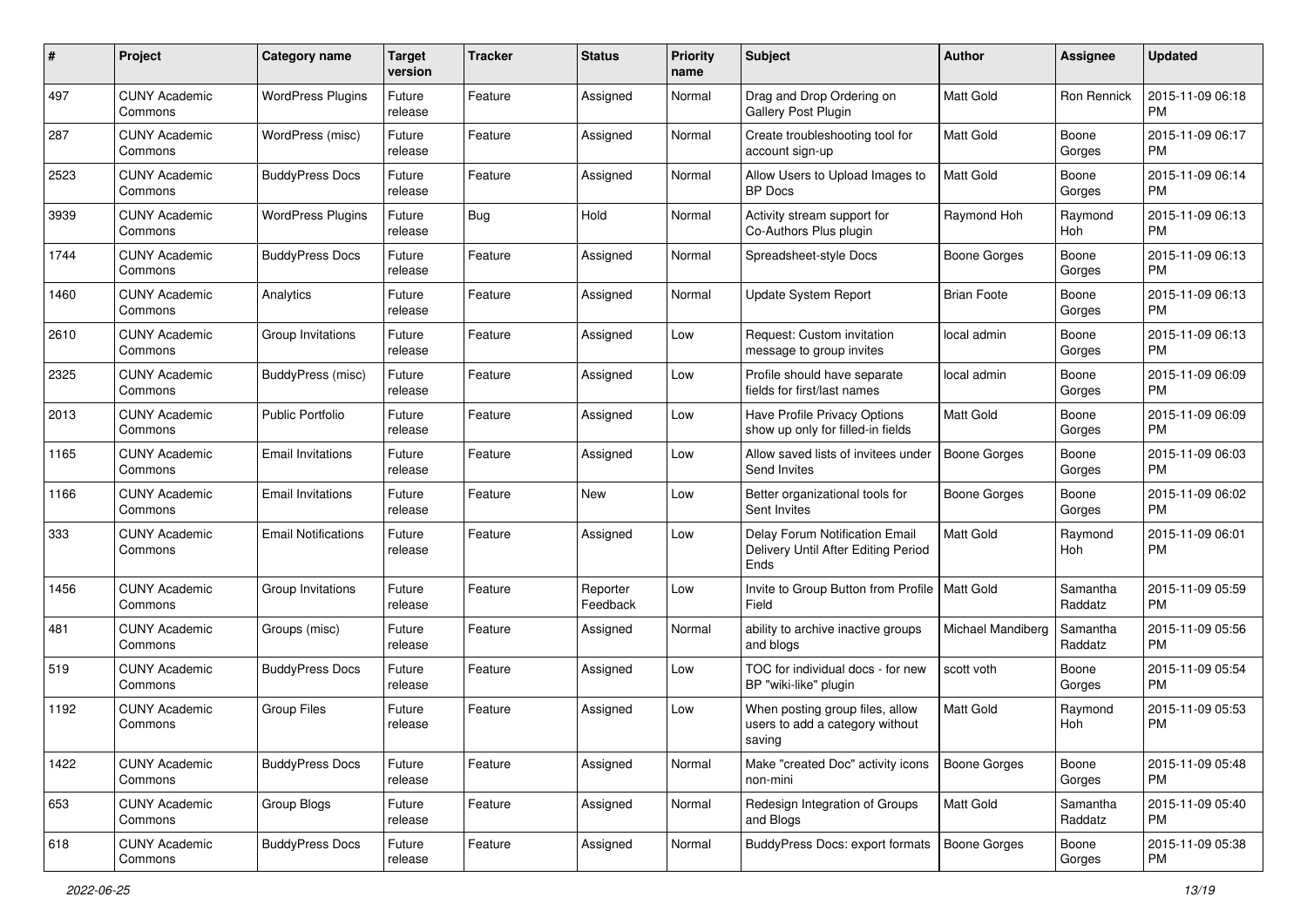| $\#$ | Project                         | <b>Category name</b>    | <b>Target</b><br>version | <b>Tracker</b> | <b>Status</b> | <b>Priority</b><br>name | <b>Subject</b>                                                        | Author                  | <b>Assignee</b>       | <b>Updated</b>                |
|------|---------------------------------|-------------------------|--------------------------|----------------|---------------|-------------------------|-----------------------------------------------------------------------|-------------------------|-----------------------|-------------------------------|
| 310  | <b>CUNY Academic</b><br>Commons | BuddyPress (misc)       | Future<br>release        | Feature        | Assigned      | Low                     | <b>Friend Request Email</b>                                           | <b>Matt Gold</b>        | Samantha<br>Raddatz   | 2015-11-09 05:08<br><b>PM</b> |
| 308  | <b>CUNY Academic</b><br>Commons | Registration            | Future<br>release        | Feature        | New           | Normal                  | Group recommendations for<br>signup process                           | Boone Gorges            | Samantha<br>Raddatz   | 2015-11-09 05:07<br><b>PM</b> |
| 3473 | <b>CUNY Academic</b><br>Commons | User Experience         | Future<br>release        | Feature        | Assigned      | Normal                  | Commons profile: Add help info<br>about "Positions" replacing "title" | Keith Miyake            | Samantha<br>Raddatz   | 2015-11-09 02:28<br><b>PM</b> |
| 3517 | <b>CUNY Academic</b><br>Commons | My Commons              | Future<br>release        | Feature        | Assigned      | Normal                  | Mute/Unmute My Commons<br>updates                                     | Matt Gold               | Raymond<br>Hoh        | 2015-11-09 01:19<br><b>PM</b> |
| 3192 | <b>CUNY Academic</b><br>Commons | Group Forums            | Future<br>release        | Feature        | Assigned      | Normal                  | Customizable forum views for<br>bbPress 2.x group forums              | Boone Gorges            | Raymond<br><b>Hoh</b> | 2015-11-09 12:47<br><b>PM</b> |
| 4661 | <b>CUNY Academic</b><br>Commons | User Experience         | Future<br>release        | Bug            | Assigned      | Normal                  | Simplify Events text                                                  | <b>Matt Gold</b>        | Samantha<br>Raddatz   | 2015-10-02 09:06<br><b>PM</b> |
| 4622 | <b>CUNY Academic</b><br>Commons | <b>Public Portfolio</b> | Future<br>release        | Design/UX      | <b>New</b>    | Normal                  | <b>Profile Visibility Settings</b>                                    | Samantha Raddatz        | Samantha<br>Raddatz   | 2015-09-21 12:18<br><b>PM</b> |
| 4592 | <b>CUNY Academic</b><br>Commons | Events                  | Future<br>release        | Design/UX      | <b>New</b>    | Normal                  | Event Creation - Venue Dropdown<br>Slow                               | Samantha Raddatz        | Boone<br>Gorges       | 2015-09-14 04:56<br><b>PM</b> |
| 4226 | <b>CUNY Academic</b><br>Commons | <b>BuddyPress Docs</b>  | Future<br>release        | Design/UX      | <b>New</b>    | Normal                  | Add option to connect a Doc with<br>a Group                           | Samantha Raddatz        | Samantha<br>Raddatz   | 2015-09-09 04:08<br><b>PM</b> |
| 4535 | <b>CUNY Academic</b><br>Commons | My Commons              | Future<br>release        | <b>Bug</b>     | <b>New</b>    | Low                     | My Commons filter issue                                               | scott voth              | Raymond<br>Hoh        | 2015-09-01 11:17<br>AM        |
| 4388 | <b>CUNY Academic</b><br>Commons | WordPress (misc)        | Future<br>release        | <b>Bug</b>     | Assigned      | Normal                  | Repeated request for<br>authentication.                               | Alice.Lynn<br>McMichael | Raymond<br>Hoh        | 2015-08-11 07:35<br><b>PM</b> |
| 4404 | <b>CUNY Academic</b><br>Commons | <b>Public Portfolio</b> | Future<br>release        | Design/UX      | Assigned      | Normal                  | Change color of permissions info<br>on portfolio editing interface    | <b>Matt Gold</b>        | Samantha<br>Raddatz   | 2015-08-11 05:28<br><b>PM</b> |
| 4253 | <b>CUNY Academic</b><br>Commons | <b>Public Portfolio</b> | Future<br>release        | Design/UX      | <b>New</b>    | Normal                  | Encourage users to add portfolio<br>content                           | Samantha Raddatz        | Samantha<br>Raddatz   | 2015-07-07 11:32<br>AM        |
| 4238 | <b>CUNY Academic</b><br>Commons | Events                  | Future<br>release        | Feature        | Assigned      | Normal                  | Copy Events to Other Groups?                                          | Matt Gold               | Boone<br>Gorges       | 2015-07-02 10:08<br>AM        |
| 4225 | <b>CUNY Academic</b><br>Commons | DiRT Integration        | Future<br>release        | Design/UX      | New           | Normal                  | Add information to DIRT page (in<br>Create a Group)                   | Samantha Raddatz        | <b>Matt Gold</b>      | 2015-06-26 03:14<br><b>PM</b> |
| 4221 | <b>CUNY Academic</b><br>Commons | Group Forums            | Future<br>release        | Design/UX      | Assigned      | Normal                  | Add 'Number of Posts' display<br>option to Forum page                 | Samantha Raddatz        | Samantha<br>Raddatz   | 2015-06-26 02:21<br><b>PM</b> |
| 4222 | <b>CUNY Academic</b><br>Commons | User Experience         | Future<br>release        | Design/UX      | New           | Normal                  | Add information to 'Delete<br>Account' page                           | Samantha Raddatz        | scott voth            | 2015-06-26 11:35<br>AM        |
| 4053 | <b>CUNY Academic</b><br>Commons | Events                  | Future<br>release        | Feature        | Assigned      | Normal                  | Create new tab for past events                                        | Matt Gold               | Boone<br>Gorges       | 2015-05-12 02:10<br><b>PM</b> |
| 3536 | <b>CUNY Academic</b><br>Commons | My Commons              | Future<br>release        | Feature        | Assigned      | Normal                  | Infinite Scroll on My Commons<br>page                                 | <b>Matt Gold</b>        | Raymond<br>Hoh        | 2015-04-13 04:42<br>PM        |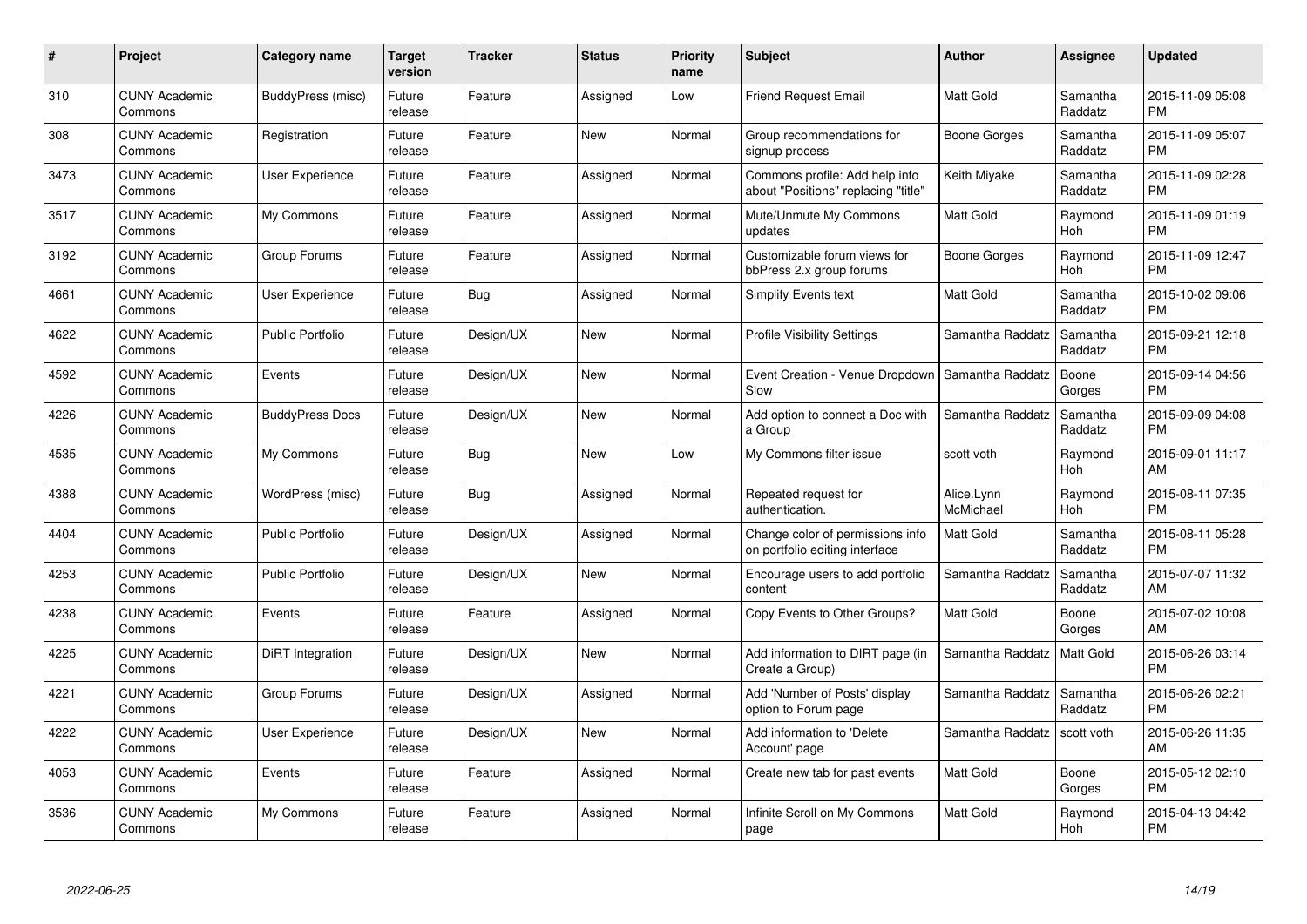| $\#$ | <b>Project</b>                  | Category name            | <b>Target</b><br>version | <b>Tracker</b> | <b>Status</b> | <b>Priority</b><br>name | <b>Subject</b>                                                                 | Author              | Assignee              | <b>Updated</b>                |
|------|---------------------------------|--------------------------|--------------------------|----------------|---------------|-------------------------|--------------------------------------------------------------------------------|---------------------|-----------------------|-------------------------------|
| 3662 | <b>CUNY Academic</b><br>Commons | <b>SEO</b>               | Future<br>release        | Feature        | Assigned      | Normal                  | Duplicate Content/SEO/Google<br>issues                                         | <b>Matt Gold</b>    | Raymond<br><b>Hoh</b> | 2015-04-13 04:37<br><b>PM</b> |
| 370  | <b>CUNY Academic</b><br>Commons | Registration             | Future<br>release        | Feature        | Assigned      | High                    | <b>Guest Accounts</b>                                                          | <b>Matt Gold</b>    | <b>Matt Gold</b>      | 2015-04-09 09:33<br><b>PM</b> |
| 3577 | <b>CUNY Academic</b><br>Commons | My Commons               | Future<br>release        | Design/UX      | Assigned      | Normal                  | Replies to items in My Commons                                                 | <b>Matt Gold</b>    | Raymond<br>Hoh        | 2015-04-09 05:19<br><b>PM</b> |
| 3059 | <b>CUNY Academic</b><br>Commons | Group Forums             | Future<br>release        | Design/UX      | <b>New</b>    | Normal                  | Forum Post Permissable Content<br><b>Explanatory Text</b>                      | Chris Stein         | Chris Stein           | 2015-04-02 11:27<br>AM        |
| 3770 | <b>CUNY Academic</b><br>Commons | <b>Public Portfolio</b>  | Future<br>release        | Feature        | Assigned      | Normal                  | Improve Layout/Formatting of<br>Positions Area on Public<br>Portfolios         | Matt Gold           | Chris Stein           | 2015-04-01 09:17<br><b>PM</b> |
| 3308 | <b>CUNY Academic</b><br>Commons | Group Invitations        | Future<br>release        | Feature        | Assigned      | Normal                  | Allow members to rescind group<br>invitations                                  | <b>Matt Gold</b>    | Boone<br>Gorges       | 2015-04-01 08:53<br><b>PM</b> |
| 3759 | <b>CUNY Academic</b><br>Commons | WordPress (misc)         | Future<br>release        | Feature        | Assigned      | Normal                  | Review Interface for Adding Users   Matt Gold<br>to Blogs                      |                     | Boone<br>Gorges       | 2015-03-24 05:52<br><b>PM</b> |
| 3042 | <b>CUNY Academic</b><br>Commons | <b>Public Portfolio</b>  | Future<br>release        | Feature        | Assigned      | Normal                  | Browsing member interests                                                      | <b>Matt Gold</b>    | Boone<br>Gorges       | 2015-03-21 09:04<br><b>PM</b> |
| 2754 | <b>CUNY Academic</b><br>Commons | Design                   | Future<br>release        | Feature        | Assigned      | Normal                  | Determine strategy for CAC logo<br>handling in top header                      | Micki Kaufman       | Chris Stein           | 2015-01-05 08:53<br><b>PM</b> |
| 2832 | <b>CUNY Academic</b><br>Commons | <b>Public Portfolio</b>  | Future<br>release        | Feature        | Assigned      | Normal                  | Improve interface for (not)<br>auto-linking profile fields                     | <b>Boone Gorges</b> | Chris Stein           | 2015-01-05 08:52<br><b>PM</b> |
| 2753 | <b>CUNY Academic</b><br>Commons | <b>Public Portfolio</b>  | Future<br>release        | Feature        | <b>New</b>    | Normal                  | Create actual actual tagification in<br>academic interests and other<br>fields | Micki Kaufman       | Boone<br>Gorges       | 2015-01-05 08:52<br><b>PM</b> |
| 364  | <b>CUNY Academic</b><br>Commons | <b>WordPress Plugins</b> | Future<br>release        | Feature        | <b>New</b>    | Normal                  | <b>Bulletin Board</b>                                                          | <b>Matt Gold</b>    |                       | 2015-01-05 08:50<br><b>PM</b> |
| 1562 | <b>CUNY Academic</b><br>Commons | <b>WordPress Plugins</b> | Future<br>release        | Feature        | Assigned      | Low                     | Play with NYT Collaborative<br><b>Authoring Tool</b>                           | Matt Gold           | Boone<br>Gorges       | 2015-01-05 08:47<br><b>PM</b> |
| 658  | <b>CUNY Academic</b><br>Commons | <b>WordPress Plugins</b> | Future<br>release        | Feature        | Assigned      | Normal                  | Rebulid Sitewide Tag Suggestion                                                | Matt Gold           | Boone<br>Gorges       | 2015-01-05 08:47<br><b>PM</b> |
| 412  | <b>CUNY Academic</b><br>Commons | <b>WordPress Themes</b>  | Future<br>release        | Feature        | Assigned      | Normal                  | <b>Featured Themes</b>                                                         | <b>Matt Gold</b>    | Dominic<br>Giglio     | 2015-01-05 08:44<br><b>PM</b> |
| 2167 | <b>CUNY Academic</b><br>Commons | WordPress (misc)         | Future<br>release        | Bug            | Assigned      | Normal                  | <b>CAC-Livestream Plugin Issues</b>                                            | Michael Smith       | Dominic<br>Giglio     | 2015-01-02 03:06<br><b>PM</b> |
| 3691 | <b>CUNY Academic</b><br>Commons | <b>WordPress Plugins</b> | Future<br>release        | <b>Bug</b>     | <b>New</b>    | Normal                  | <b>WPMU Domain Mapping</b><br>Debugging on cdev                                | Raymond Hoh         | Matt Gold             | 2014-12-12 09:04<br>AM        |
| 3475 | <b>CUNY Academic</b><br>Commons | Events                   | Future<br>release        | Feature        | Assigned      | Normal                  | Request to add plugin to<br>streamline room<br>booking/appointment booking     | Naomi Barrettara    | Boone<br>Gorges       | 2014-12-01 05:14<br><b>PM</b> |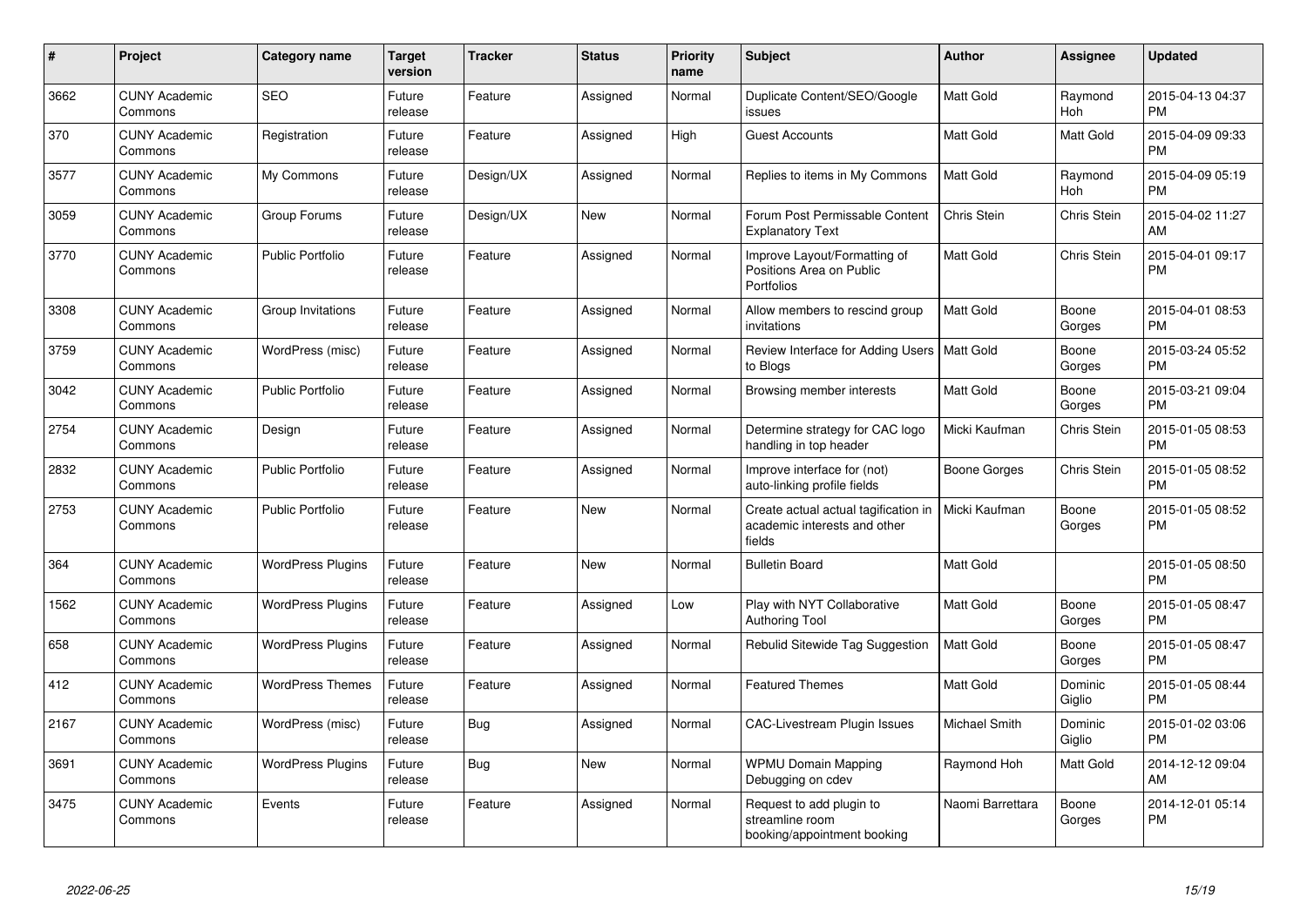| #    | Project                         | <b>Category name</b>     | <b>Target</b><br>version | <b>Tracker</b> | <b>Status</b> | <b>Priority</b><br>name | Subject                                                               | Author              | <b>Assignee</b>     | <b>Updated</b>                |
|------|---------------------------------|--------------------------|--------------------------|----------------|---------------|-------------------------|-----------------------------------------------------------------------|---------------------|---------------------|-------------------------------|
| 3492 | <b>CUNY Academic</b><br>Commons | <b>WordPress Themes</b>  | Future<br>release        | Support        | Assigned      | Normal                  | Add CBOX theme to the<br>Commons                                      | scott voth          | Raymond<br>Hoh      | 2014-10-08 05:55<br>PM        |
| 3193 | <b>CUNY Academic</b><br>Commons | Group Forums             | Future<br>release        | Feature        | Assigned      | Normal                  | bbPress 2.x dynamic roles and<br><b>RBE</b>                           | <b>Boone Gorges</b> | Boone<br>Gorges     | 2014-09-30 01:30<br><b>PM</b> |
| 3458 | <b>CUNY Academic</b><br>Commons | Groups (misc)            | Future<br>release        | Feature        | Assigned      | Normal                  | Filter Members of Group by<br>Campus                                  | Michael Smith       | Samantha<br>Raddatz | 2014-09-26 08:32<br><b>PM</b> |
| 3330 | <b>CUNY Academic</b><br>Commons | My Commons               | Future<br>release        | Feature        | Assigned      | Normal                  | "Commons Information" tool                                            | <b>Boone Gorges</b> | Chris Stein         | 2014-09-22 08:46<br><b>PM</b> |
| 2223 | <b>CUNY Academic</b><br>Commons | <b>WordPress Plugins</b> | Future<br>release        | Feature        | Assigned      | Low                     | Add Participad to the CUNY<br><b>Academic Commons</b>                 | Matt Gold           | Boone<br>Gorges     | 2014-09-17 10:03<br><b>PM</b> |
| 3354 | <b>CUNY Academic</b><br>Commons | <b>Group Files</b>       | Future<br>release        | Feature        | Assigned      | Low                     | Allow Group Download of Multiple<br><b>Selected Files</b>             | <b>Matt Gold</b>    | Chris Stein         | 2014-08-01 08:50<br>AM        |
| 3220 | <b>CUNY Academic</b><br>Commons | <b>Public Portfolio</b>  | Future<br>release        | Feature        | Assigned      | Normal                  | Add indent/outdent option to<br>Formatting Buttons on Profile<br>Page | Matt Gold           | Boone<br>Gorges     | 2014-05-21 10:39<br><b>PM</b> |
| 1888 | <b>CUNY Academic</b><br>Commons | Home Page                | Future<br>release        | Feature        | Assigned      | Normal                  | Refactor BP MPO Activity Filter to<br>support proper pagination       | Sarah Morgano       | Boone<br>Gorges     | 2014-05-01 07:11<br>PM        |
| 860  | <b>CUNY Academic</b><br>Commons | Design                   | Future<br>release        | Design/UX      | Assigned      | Normal                  | <b>Standardize Button Treatment</b><br>Across the Commons             | Chris Stein         | Chris Stein         | 2014-05-01 09:45<br>AM        |
| 1983 | <b>CUNY Academic</b><br>Commons | Home Page                | Future<br>release        | Feature        | Assigned      | Low                     | Media Library integration with<br>Featured Content plugin             | <b>Boone Gorges</b> | Dominic<br>Giglio   | 2014-03-17 10:34<br>AM        |
| 3080 | <b>CUNY Academic</b><br>Commons | <b>Group Files</b>       | Future<br>release        | Feature        | Assigned      | Low                     | Create a system to keep track of<br>file changes                      | Matt Gold           | Boone<br>Gorges     | 2014-02-26 10:04<br><b>PM</b> |
| 3048 | <b>CUNY Academic</b><br>Commons | <b>Public Portfolio</b>  | Future<br>release        | Feature        | New           | Low                     | Images for rich text profile fields                                   | <b>Boone Gorges</b> | Boone<br>Gorges     | 2014-02-19 12:56<br><b>PM</b> |
| 940  | <b>CUNY Academic</b><br>Commons | Redmine                  | Future<br>release        | Feature        | Assigned      | Low                     | Communication with users after<br>releases                            | Matt Gold           | Dominic<br>Giglio   | 2012-09-09 04:36<br><b>PM</b> |
| 1508 | <b>CUNY Academic</b><br>Commons | WordPress (misc)         | Future<br>release        | Feature        | Assigned      | Normal                  | Share login cookies across<br>mapped domains                          | Boone Gorges        | Boone<br>Gorges     | 2012-07-02 12:12<br><b>PM</b> |
| 599  | <b>CUNY Academic</b><br>Commons | BuddyPress (misc)        | Future<br>release        | Feature        | Assigned      | Normal                  | Consider adding rating plugins for<br><b>BuddyPress/BBPress</b>       | Matt Gold           | Boone<br>Gorges     | 2011-08-22 06:50<br><b>PM</b> |
| 585  | <b>CUNY Academic</b><br>Commons | Group Forums             | Future<br>release        | Feature        | Assigned      | Normal                  | Merge Forum Topics                                                    | Sarah Morgano       | Boone<br>Gorges     | 2011-07-06 04:11<br>PM        |
| 635  | <b>CUNY Academic</b><br>Commons | BuddyPress (misc)        | Future<br>release        | Feature        | Assigned      | Normal                  | Big Blue Button -<br>Videoconferencing in Groups and<br><b>Blogs</b>  | Matt Gold           | Boone<br>Gorges     | 2011-03-14 03:24<br><b>PM</b> |
| 500  | <b>CUNY Academic</b><br>Commons | BuddyPress (misc)        | Future<br>release        | Feature        | Assigned      | Normal                  | Export Group Data                                                     | Matt Gold           | Boone<br>Gorges     | 2010-12-19 12:09<br>PM        |
| 435  | <b>CUNY Academic</b><br>Commons | BuddyPress (misc)        | Future<br>release        | Feature        | Assigned      | Normal                  | Include Avatar Images in Forum<br><b>Post Notification Emails</b>     | Matt Gold           | Boone<br>Gorges     | 2010-12-08 12:40<br><b>PM</b> |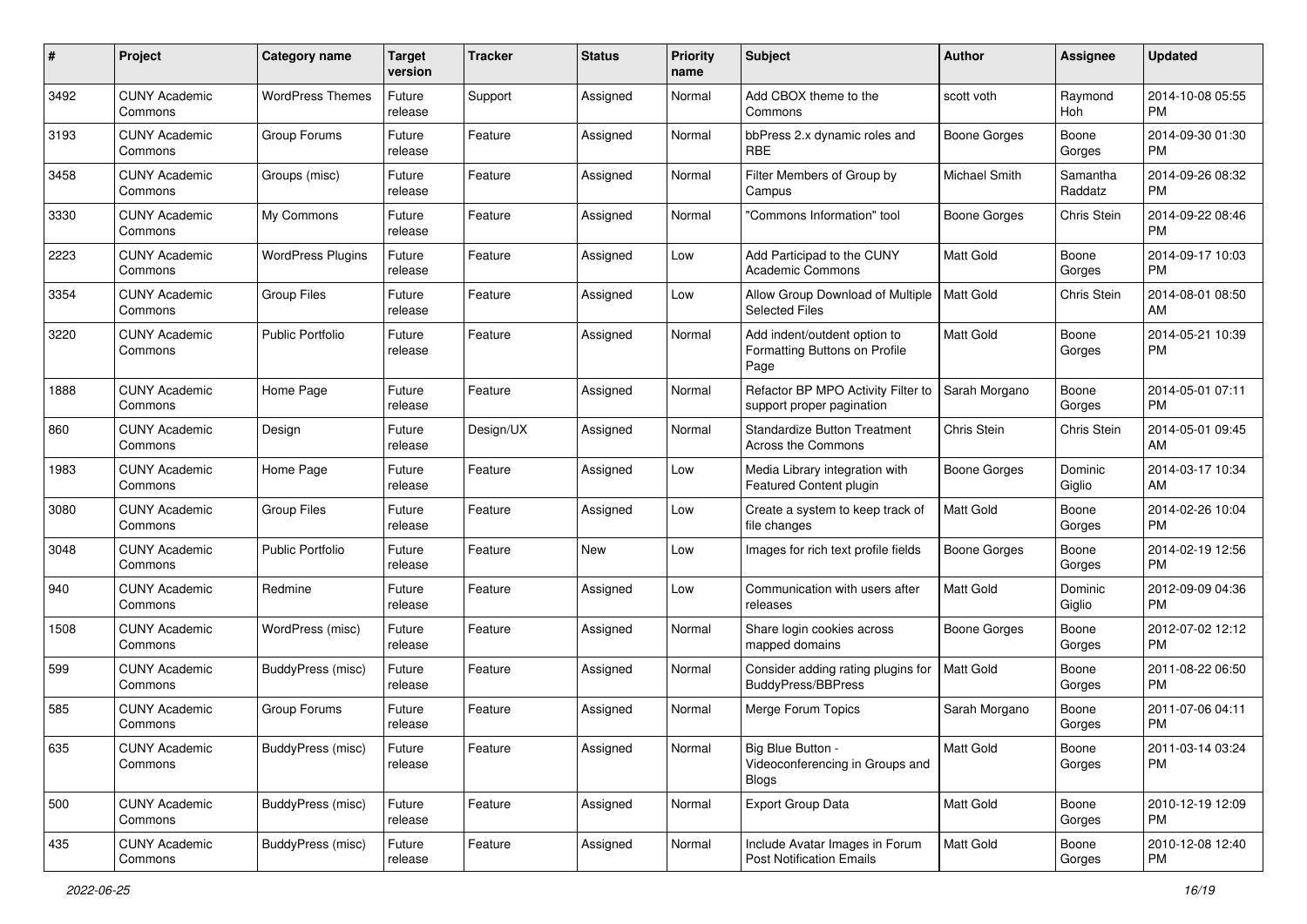| #     | Project                         | <b>Category name</b>           | Target<br>version | <b>Tracker</b> | <b>Status</b>        | <b>Priority</b><br>name | <b>Subject</b>                                          | <b>Author</b>           | <b>Assignee</b>       | <b>Updated</b>                |
|-------|---------------------------------|--------------------------------|-------------------|----------------|----------------------|-------------------------|---------------------------------------------------------|-------------------------|-----------------------|-------------------------------|
| 377   | <b>CUNY Academic</b><br>Commons | BuddyPress (misc)              | Future<br>release | Feature        | Assigned             | Normal                  | Like buttons                                            | <b>Matt Gold</b>        | Boone<br>Gorges       | 2010-11-16 05:13<br><b>PM</b> |
| 58    | <b>CUNY Academic</b><br>Commons | BuddyPress (misc)              | Future<br>release | Feature        | Assigned             | Low                     | Make member search sortable by<br>last name             | Roberta Brody           | Boone<br>Gorges       | 2010-08-26 02:38<br><b>PM</b> |
| 10439 | <b>CUNY Academic</b><br>Commons | Design                         | 2.1.0             | Design/UX      | New                  | Normal                  | Create Style Guide for Commons                          | Sonja Leix              | Sara Cannon           | 2022-06-23 06:20<br><b>PM</b> |
| 13946 | <b>CUNY Academic</b><br>Commons | <b>WordPress Plugins</b>       | 2.1.0             | Support        | Assigned             | Normal                  | <b>Custom Embed handler For</b><br>OneDrive files       | scott voth              | Raymond<br><b>Hoh</b> | 2022-05-26 10:46<br>AM        |
| 13891 | <b>CUNY Academic</b><br>Commons | Internal Tools and<br>Workflow | 2.1.0             | Feature        | <b>New</b>           | Normal                  | Migrate automated linting to<br>GitHub Actions          | Boone Gorges            | Jeremy Felt           | 2022-05-26 10:45<br>AM        |
| 15194 | <b>CUNY Academic</b><br>Commons | Internal Tools and<br>Workflow | 2.1.0             | Feature        | New                  | Normal                  | PHPCS sniff for un-restored<br>switch_to_blog() calls   | Boone Gorges            | Jeremy Felt           | 2022-05-26 10:45<br>AM        |
| 15883 | <b>CUNY Academic</b><br>Commons |                                | 2.1.0             | Feature        | <b>New</b>           | Normal                  | Release BPGES update                                    | Boone Gorges            | Boone<br>Gorges       | 2022-05-26 10:39<br>AM        |
| 16294 | <b>CUNY Academic</b><br>Commons |                                |                   | Bug            | <b>New</b>           | Urgent                  | CAC is down                                             | Raffi<br>Khatchadourian |                       | 2022-06-24 02:36<br><b>PM</b> |
| 16290 | <b>CUNY Academic</b><br>Commons |                                |                   | Feature        | Reporter<br>Feedback | Normal                  | Add Table Of Contents Block<br>plug-in                  | Raffi<br>Khatchadourian |                       | 2022-06-24 10:26<br>AM        |
| 16255 | <b>CUNY Academic</b><br>Commons | WordPress (misc)               |                   | <b>Bug</b>     | <b>New</b>           | Normal                  | Need to define 'MULTISITE'<br>constant in wp-config.php | Raymond Hoh             |                       | 2022-06-19 09:31<br>AM        |
| 16245 | <b>CUNY Academic</b><br>Commons | WordPress (misc)               |                   | <b>Bug</b>     | Reporter<br>Feedback | Normal                  | Save Button missing on<br>WordPress Profile page        | scott voth              | Raymond<br>Hoh        | 2022-06-16 03:09<br><b>PM</b> |
| 16177 | <b>CUNY Academic</b><br>Commons | Reply By Email                 |                   | <b>Bug</b>     | New                  | Normal                  | Switch to Inbound mode for RBE                          | Raymond Hoh             | Raymond<br>Hoh        | 2022-05-30 04:32<br><b>PM</b> |
| 16110 | <b>CUNY Academic</b><br>Commons |                                |                   | Support        | Reporter<br>Feedback | Normal                  | remove Creative Commons<br>license from pages?          | Marilyn Weber           | Raymond<br>Hoh        | 2022-05-17 06:11<br><b>PM</b> |
| 16099 | <b>CUNY Academic</b><br>Commons |                                |                   | Support        | Reporter<br>Feedback | Normal                  | request for Newsletter Glue                             | Marilyn Weber           |                       | 2022-05-13 12:14<br><b>PM</b> |
| 15685 | <b>CUNY Academic</b><br>Commons |                                |                   | Support        | <b>New</b>           | High                    | problem with chrome?                                    | Marilyn Weber           |                       | 2022-04-25 03:40<br><b>PM</b> |
| 15767 | <b>CUNY Academic</b><br>Commons | WordPress (misc)               |                   | Support        | <b>New</b>           | Normal                  | Site loading slowly                                     | scott voth              | Boone<br>Gorges       | 2022-04-04 08:56<br><b>PM</b> |
| 15757 | <b>CUNY Academic</b><br>Commons |                                |                   | Bug            | <b>New</b>           | Normal                  | Members # do not match                                  | Laurie Hurson           |                       | 2022-03-30 04:52<br><b>PM</b> |
| 15565 | <b>CUNY Academic</b><br>Commons |                                |                   | Support        | <b>New</b>           | Normal                  | Events - send updates to an email<br>listserv           | Marilyn Weber           |                       | 2022-03-10 01:06<br><b>PM</b> |
| 15516 | <b>CUNY Academic</b><br>Commons | <b>WordPress Plugins</b>       |                   | <b>Bug</b>     | Reporter<br>Feedback | Normal                  | Can't publish or save draft of post<br>on wordpress.com | Raffi<br>Khatchadourian | Raymond<br>Hoh        | 2022-03-02 05:52<br>PM        |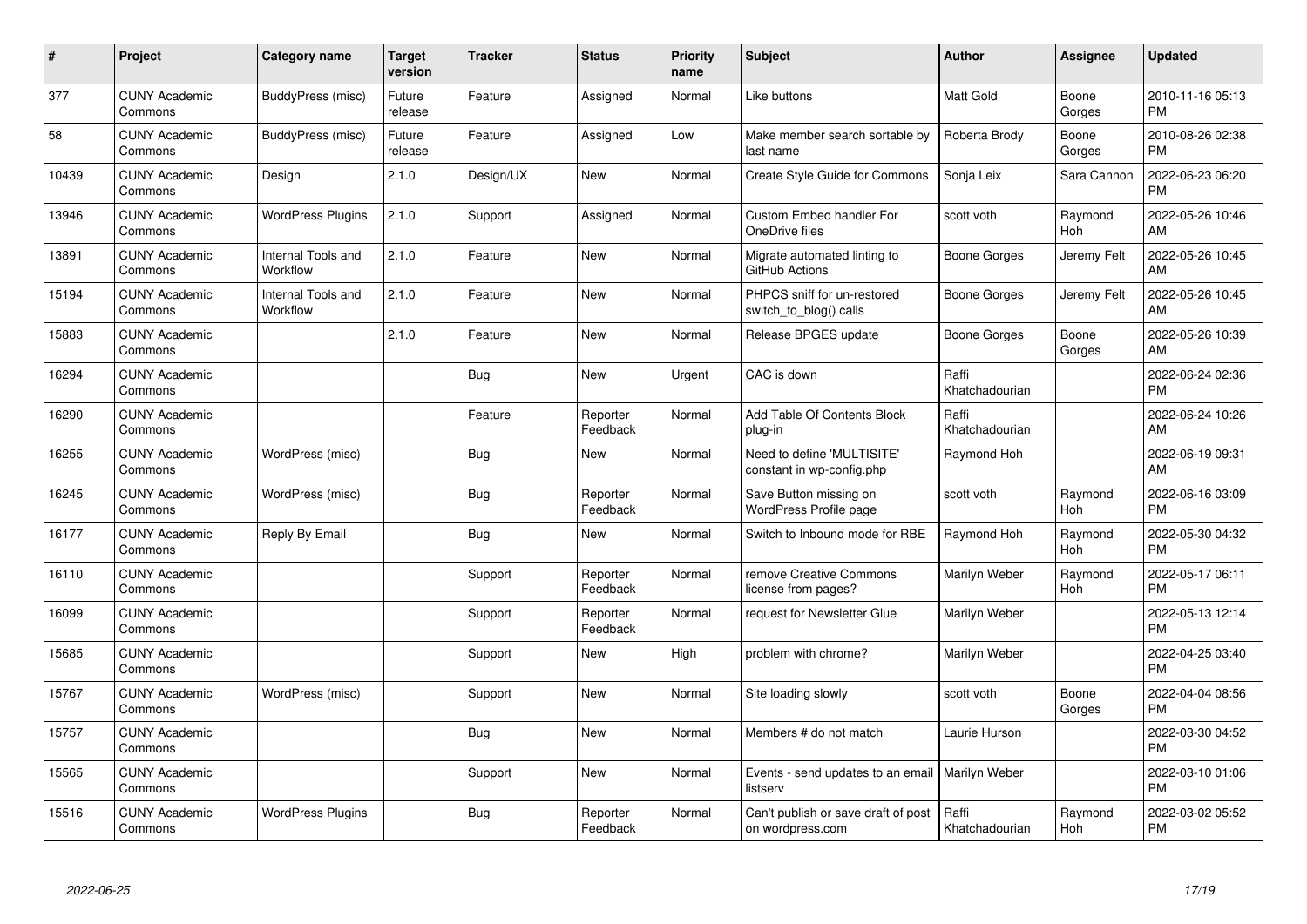| #     | Project                                                                 | <b>Category name</b> | <b>Target</b><br>version | <b>Tracker</b> | <b>Status</b>                       | <b>Priority</b><br>name | <b>Subject</b>                                                            | Author                  | Assignee              | <b>Updated</b>                |
|-------|-------------------------------------------------------------------------|----------------------|--------------------------|----------------|-------------------------------------|-------------------------|---------------------------------------------------------------------------|-------------------------|-----------------------|-------------------------------|
| 15370 | <b>CUNY Academic</b><br>Commons                                         |                      |                          | Support        | Reporter<br>Feedback                | Normal                  | All-in-One Event Calendar?                                                | Marilyn Weber           |                       | 2022-02-17 11:03<br>AM        |
| 15260 | <b>CUNY Academic</b><br>Commons                                         |                      |                          | Support        | Reporter<br>Feedback                | Normal                  | Diacritical markings   European<br><b>Stages</b>                          | Marilyn Weber           |                       | 2022-02-04 08:16<br>AM        |
| 15045 | <b>CUNY Academic</b><br>Commons                                         |                      |                          | Support        | New                                 | Normal                  | no result for KCeL in the search<br>box on the commons                    | Marilyn Weber           |                       | 2021-12-10 11:29<br>AM        |
| 14908 | <b>CUNY Academic</b><br>Commons                                         | Performance          |                          | Bug            | New                                 | Normal                  | Stale object cache on cdev                                                | Raymond Hoh             | Boone<br>Gorges       | 2021-12-07 09:45<br>AM        |
| 14940 | <b>CUNY Academic</b><br>Commons                                         |                      |                          | Bug            | New                                 | Normal                  | Discrepancy between Commons<br>profile "sites" and actual # of sites      | Laurie Hurson           |                       | 2021-11-08 11:09<br>AM        |
| 14936 | <b>CUNY Academic</b><br>Commons                                         |                      |                          | Bug            | <b>New</b>                          | Normal                  | Commons websites blocked by<br>SPS campus network                         | Laurie Hurson           |                       | 2021-11-03 03:57<br><b>PM</b> |
| 14792 | <b>CUNY Academic</b><br>Commons                                         |                      |                          | Bug            | <b>New</b>                          | Normal                  | Inconsistent email notifications<br>from gravity forms                    | Raffi<br>Khatchadourian |                       | 2021-10-04 01:50<br><b>PM</b> |
| 14784 | <b>CUNY Academic</b><br>Commons                                         |                      |                          | Support        | Reporter<br>Feedback                | Normal                  | User report of logo problem when<br>using Customizer theme                | Marilyn Weber           |                       | 2021-09-17 10:25<br>AM        |
| 11968 | JustPublics@365<br>MediaCamp                                            |                      |                          | Feature        | <b>New</b>                          | Normal                  | Nanoscience Retractable Display<br>Unit                                   | Donald Cherry           | Bonnie<br>Eissner     | 2021-02-19 08:50<br>AM        |
| 12062 | AD/O365 Transition<br>from NonMatric to<br><b>Matriculated Students</b> |                      |                          | Feature        | In Progress                         | Normal                  | create solution and console<br>project                                    | Emilio Rodriguez        | Emilio<br>Rodriguez   | 2019-11-12 03:56<br><b>PM</b> |
| 8992  | <b>NYCDH Community</b><br>Site                                          |                      |                          | Bug            | Assigned                            | Normal                  | Multiple RBE error reports                                                | <b>Matt Gold</b>        | Raymond<br><b>Hoh</b> | 2017-12-11 05:43<br><b>PM</b> |
| 2618  | NYCDH Community<br>Site                                                 |                      |                          | <b>Bug</b>     | Assigned                            | Low                     | Mark blogs as spam when created   Matt Gold<br>by users marked as spam    |                         | Boone<br>Gorges       | 2013-06-09 11:38<br><b>PM</b> |
| 2571  | <b>NYCDH Community</b><br>Site                                          |                      |                          | Feature        | Assigned                            | Normal                  | Add Google custom search box to   Mark Newton<br>homepage                 |                         | Raymond<br>Hoh        | 2013-05-18 07:49<br><b>PM</b> |
| 2574  | <b>NYCDH Community</b><br>Site                                          |                      |                          | Feature        | Assigned                            | Normal                  | Add Way to Upload Files to<br>Groups                                      | <b>Mark Newton</b>      | Raymond<br>Hoh        | 2013-05-18 07:46<br><b>PM</b> |
| 2576  | <b>NYCDH Community</b><br>Site                                          |                      |                          | Bug            | Hold                                | Low                     | Test Next Button in Javascript<br><b>Tutorial Under Activities</b>        | <b>Mark Newton</b>      | Alex Gil              | 2013-05-18 02:55<br><b>PM</b> |
| 2573  | NYCDH Community<br>Site                                                 |                      |                          | Feature        | Reporter<br>Feedback                | Normal                  | Add dh nyc twitter list feed to site                                      | <b>Mark Newton</b>      | Matt Gold             | 2013-05-16 11:42<br><b>PM</b> |
| 2577  | NYCDH Community<br>Site                                                 |                      |                          | Feature        | Assigned                            | Low                     | Investigate Potential to Add Links<br>to the Forum                        | <b>Mark Newton</b>      | Alex Gil              | 2013-05-16 09:40<br><b>PM</b> |
| 16296 | <b>CUNY Academic</b><br>Commons                                         | Home Page            | 2.0.2                    | Bug            | Staged for<br>Production<br>Release | Normal                  | "Visit Profile" link on Member<br>Directory page doesn't work<br>properly | Raymond Hoh             | Raymond<br>Hoh        | 2022-06-24 07:54<br><b>PM</b> |